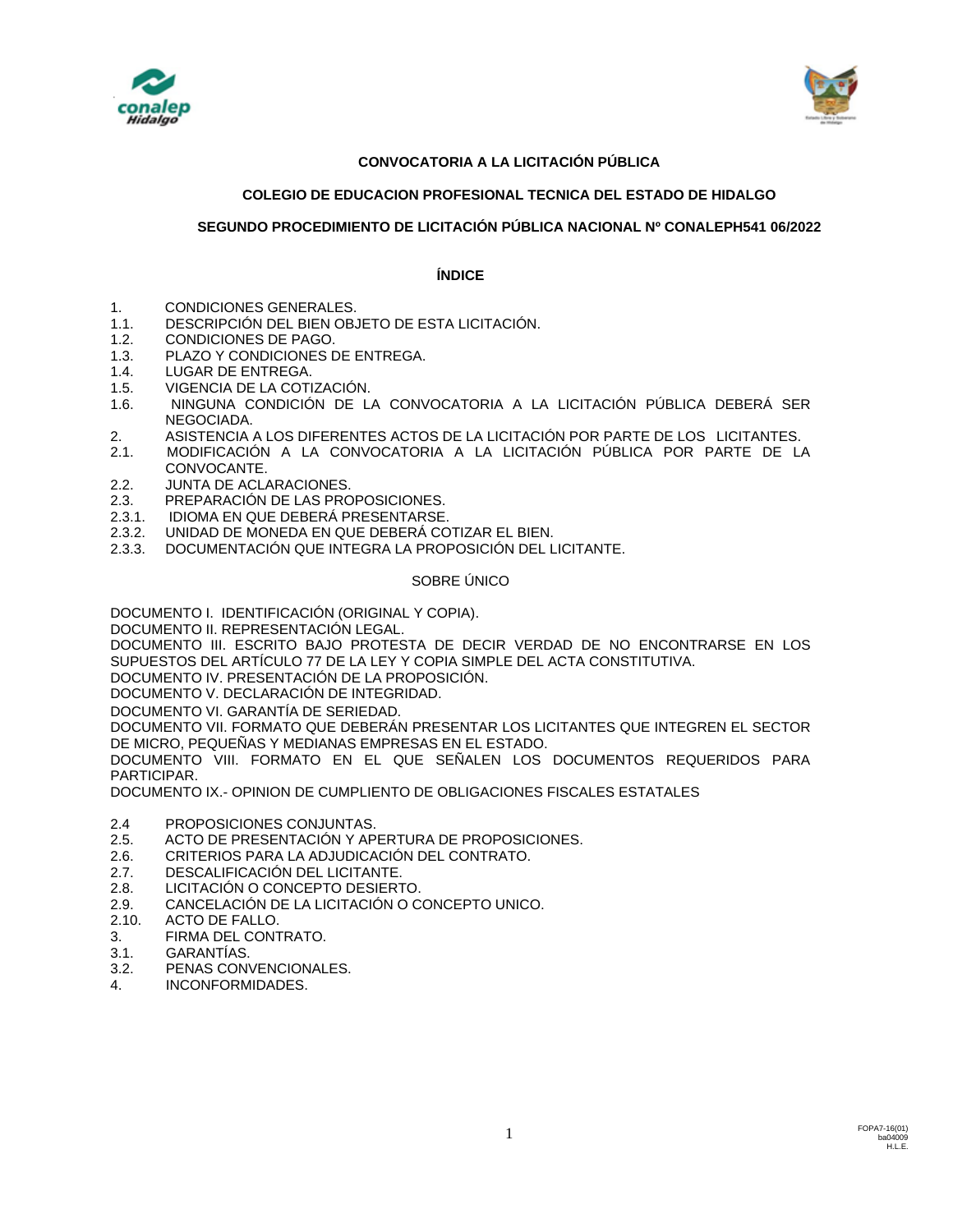



## **CONVOCATORIA A LA LICITACIÓN PÚBLICA**

## **COLEGIO DE EDUCACION PROFESIONAL TECNICA DEL ESTADO DE HIDALGO**

## **SEGUNDO PROCEDIMIENTO DE LICITACIÓN PÚBLICA NACIONAL Nº CONALEPH541 06/2022**

## **LA PRESENTE LICITACION PÚBLICA SERÁ PRESENCIAL**

## **1. CONDICIONES GENERALES**

EN CUMPLIMIENTO A LAS DISPOSICIONES QUE ESTABLECE LA CONSTITUCIÓN POLÍTICA DEL ESTADO LIBRE Y SOBERANO DE HIDALGO EN SU ARTÍCULO 108 Y LA LEY DE ADQUISICIONES, ARRENDAMIENTOS Y SERVICIOS DEL SECTOR PÚBLICO DEL ESTADO DE HIDALGO EN SUS ARTÍCULOS 39, 40 Y 41, SU REGLAMENTO Y DEMÁS CORRELATIVOS, CONVOCA A LAS PERSONAS FÍSICAS Y MORALES CON CAPACIDAD TÉCNICA Y ECONÓMICA QUE DESEEN PARTICIPAR EN EL SEGUNDO PROCEDIMIENTO DE **LICITACIÓN PÚBLICA NACIONAL Nº CONALEPH541 06/2022 ADQUISICION DE COMBUSTIBLE A TRAVES DE TARJETAS INTELIGENTES**, CON DISPONIBILIDAD PRESUPUESTARIA AUTORIZADA MEDIANTE OFICIO NO. **DPyE/010/2022** EMITIDO POR LA DIRECCION DE PLANEACION Y EVALUACION DEL COLEGIO DE EDUCACION PROFESIONAL TECNICA DEL ESTADO DE HIDALGO DEL EJERCICIO 2021 Y OFICIOS **SFP-CPF-01-0036/2022 y SFP-CPF-01-0091/2022,** CONFORME A LA PRESENTE CONVOCATORIA PÚBLICA.

## **1.1. DESCRIPCIÓN DEL** SERVICIO **OBJETO DE ESTA LICITACIÓN.**

EL BIEN OBJETO DE ESTA LICITACIÓN SE DESCRIBEN EN EL ANEXO Nº1 DE ESTA CONVOCATORIA A LA LICITACIÓN PÚBLICA, LAS CUALES CONFORMAN EL **CONCEPTO UNICO**.

## **1.2. CONDICIONES DE PAGO**

EL PAGO SE EFECTUARÁ LOS PRIMEROS **10** DÍAS HÁBILES (SERA DE MANERA MENSUAL) DESPUÉS DE LA ENTREGA DEL BIEN, Y A SATISFACCIÓN DEL COLEGIO DE EDUCACION PROFESIONAL TECNICA DEL ESTADO DE HIDALGO. LOS PRECIOS PERMANECERÁN FIJOS Y NO HABRÁ ESCALATORIA ALGUNA.

NO HAY ANTICIPO.

## **1.3. PLAZO Y CONDICIONES DE ENTREGA.**

EL PLAZO SERÁ DEL MES DE ABRIL AL 31 DE DICIEMBRE DE 2022 Y LA ENTREGA DE LAS TARJETAS INTELIGENTES SERÁ DE CINCO DÍAS HÁBILES CONTADOS A PARTIR DE LA FIRMA DEL CONTRATO CORRESPONDIENTE.

LOS GASTOS POR CONCEPTO DE FLETES, SEGUROS, MANIOBRAS DE CARGA Y DESCARGA ETC., DEBERÁN ESTAR CONSIDERADOS EN EL PRECIO UNITARIO DEL SERVICIO. EL PROVEEDOR EFECTUARÁ EL TRASLADO DEL SERVICIO POR SU EXCLUSIVA CUENTA, BAJO SU RESPONSABILIDAD DEL DAÑO QUE PUEDA SUFRIR EL MISMO DURANTE EL TRASLADO.

## **1.4. LUGAR DE ENTREGA.**

**DIRECCION GENERAL** CIRCUITO EX HACIENDA DE LA CONCEPCION LOTE 17, SAN JUAN TILCUAUTLA, MPIO. SAN AGUSTIN TLAXIACA HGO. C.P 42160

## **1.5. VIGENCIA DE LA COTIZACIÓN.**

LA VIGENCIA DE LA COTIZACIÓN ES COMO MÍNIMO DE 30 DÍAS HÁBILES. LOS LICITANTES DEBERAN APEGARSE ESTRICTAMENTE A LAS CONDICIONES ESTABLECIDAS EN LOS PUNTOS 1.2, 1.3, 1.4 Y 1.5.

## **1.6 NINGUNA CONDICIÓN DE LA CONVOCATORIA A LA LICITACIÓN PÚBLICA DEBERÁ SER NEGOCIADA.**

LAS CONDICIONES CONTENIDAS EN LA CONVOCATORIA A LA LICITACIÓN Y EN LAS PROPOSICIONES PRESENTADAS POR LOS LICITANTES NO PODRÁN SER NEGOCIADAS.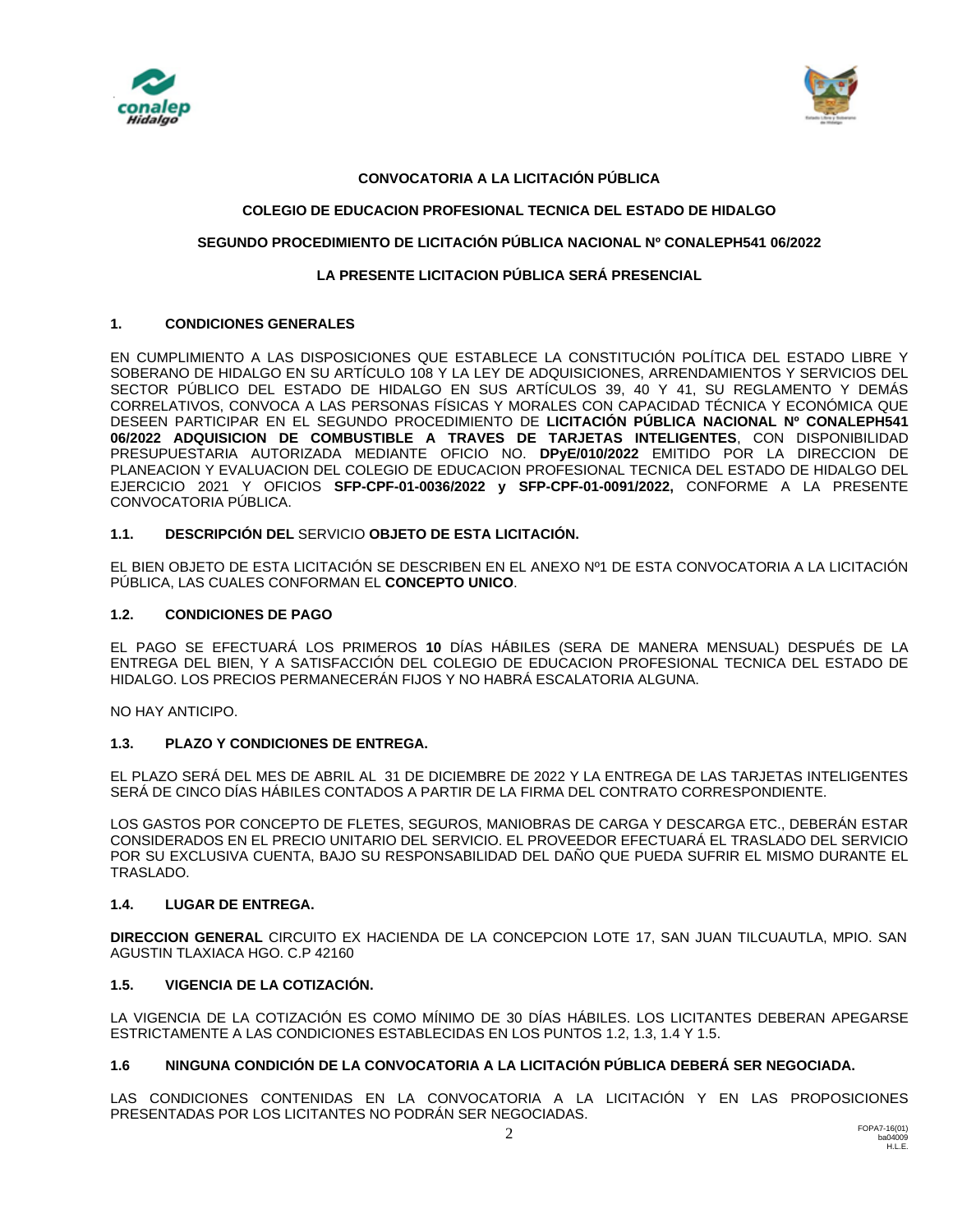



## **2. ASISTENCIA A LOS DIFERENTES ACTOS DE LA LICITACIÓN POR PARTE DE LOS LICITANTES.**

LA PRESENTE LICITACIÓN PÚBLICA SERÁ PRESENCIAL.

PREVIO AL ACTO DE PRESENTACIÓN Y APERTURA DE PROPOSICIONES, EL CONVOCANTE PODRÁ EFECTUAR EL REGISTRO DE PARTICIPANTES.

LA O LAS JUNTAS DE ACLARACIONES, EL ACTO DE PRESENTACIÓN Y APERTURA DE PROPOSICIONES Y EL ACTO DE FALLO, SE REALIZARÁN DE MANERA PRESENCIAL, A LOS CUALES PODRÁN ASISTIR LOS LICITANTES, SIN PERJUICIO DE QUE EL FALLO PUEDA NOTIFICARSE POR ESCRITO CONFORME A LO DISPUESTO POR EL ARTÍCULO 50 DE LA LEY.

A LOS ACTOS DEL PROCEDIMIENTO DE LICITACIÓN PÚBLICA PODRÁ ASISTIR CUALQUIER PERSONA EN CALIDAD DE OBSERVADOR, BAJO LA CONDICIÓN DE REGISTRAR SU ASISTENCIA Y ABSTENERSE DE INTERVENIR EN CUALQUIER FORMA EN LOS MISMOS, POR LO QUE NO FIRMARÁN NINGÚN DOCUMENTO QUE TENGA RELACIÓN CON EL ACTO AL QUE ASISTAN, DE ACUERDO A LO ESTABLECIDO EN EL ARTÍCULO 33 DE LA LEY.

DURANTE EL DESARROLLO DE LA LICITACIÓN, LOS LICITANTES NO PODRÁN TENER CONTACTO CON LAS ÁREAS EVALUADORAS DEL SERVICIO.

LAS ACTAS DE LAS JUNTAS DE ACLARACIONES, DEL ACTO DE PRESENTACIÓN Y APERTURA DE PROPOSICIONES, Y DE LA JUNTA PÚBLICA EN LA QUE SE DÉ A CONOCER EL FALLO SERÁN FIRMADAS POR LOS LICITANTES QUE HUBIERAN ASISTIDO, SIN QUE LA FALTA DE FIRMA DE ALGUNO DE ELLOS RESTE VALIDEZ O EFECTOS A LAS MISMAS, DE LAS CUALES SE PODRÁ ENTREGAR UNA COPIA A DICHOS ASISTENTES Y AL FINALIZAR CADA ACTO SE FIJARÁ UN EJEMPLAR DEL ACTA CORRESPONDIENTE EN UN LUGAR VISIBLE AL QUE TENDRÁ ACCESO EL PÚBLICO, EN EL DOMICILIO DEL ÁREA RESPONSABLE DEL PROCEDIMIENTO DE CONTRATACIÓN, POR UN TÉRMINO NO MENOR DE CINCO DÍAS HÁBILES.

ASIMISMO, SE DIFUNDIRÁ UN EJEMPLAR DE DICHAS ACTAS EN LA PÁGINA DE INTERNET DE ESTA CONVOCANTE. DICHO PROCEDIMIENTO SUSTITUIRÁ A LA NOTIFICACIÓN PERSONAL.

## **2.1. MODIFICACIÓN DE LA CONVOCATORIA A LA LICITACIÓN PÚBLICA POR PARTE DE LA CONVOCANTE.**

EL **COLEGIO DE EDUCACION PROFESIONAL TECNICA DEL ESTADO DE HIDALGO** SIEMPRE QUE ELLO NO TENGA POR OBJETO LIMITAR EL NÚMERO DE LICITANTES, PODRÁ MODIFICAR ASPECTOS ESTABLECIDOS EN LA CONVOCATORIA, A PARTIR DE LA FECHA EN QUE SEA PUBLICADA Y HASTA, INCLUSIVE, EL QUINTO DÍA HÁBIL PREVIO AL ACTO DE PRESENTACIÓN Y APERTURA DE PROPOSICIONES, RECORRIÉNDOSE LOS DEMÁS PLAZOS, DICHAS MODIFICACIONES SE DIFUNDIRÁN EN LA PÁGINA DE INTERNET: www.conalephidalgo.edu.mx A MÁS TARDAR EN LA JUNTA DE ACLARACIONES.

LAS MODIFICACIONES QUE SE MENCIONAN EN EL PÁRRAFO ANTERIOR, EN NINGÚN CASO PODRÁN CONSISTIR EN LA SUSTITUCIÓN DEL BIEN CONVOCADO ORIGINALMENTE, EN LA ADICIÓN DE OTROS DE DISTINTOS RUBROS O EN LA VARIACIÓN SIGNIFICATIVA DE SUS CARACTERÍSTICAS. CUALQUIER MODIFICACIÓN A LA CONVOCATORIA A LA LICITACIÓN PÚBLICA, INCLUYENDO LAS QUE RESULTEN DE LA JUNTA DE ACLARACIONES, FORMARÁ PARTE DE LA MISMA Y DEBERÁ SER CONSIDERADA POR LOS LICITANTES EN LA ELABORACIÓN DE SU PROPOSICIÓN.

## **2.2 JUNTA DE ACLARACIONES.**

LA JUNTA DE ACLARACIONES SE LLEVARÁ A CABO EL DÍA **28 DE MARZO DE 2022**, A LAS **12:00 HORAS**, EN LA SALA DE JUNTAS, UBICADA EN CIRCUITO EX HACIENDA DE LA CONCEPCIÓN LOTE 17, SAN JUAN TILCUAUTLA MUNICIPIO DE SAN AGUSTÍN TLAXIACA, HIDALGO.

LA ASISTENCIA A LA JUNTA DE ACLARACIONES ES OPTATIVA PARA LOS LICITANTES.

EL ACTO SERÁ PRESIDIDO POR EL PRESIDENTE DEL COMITÉ, QUIÉN SERÁ ASISTIDO POR UN REPRESENTANTE DEL ÁREA TÉCNICA O USUARIA DEL BIEN, A FIN DE QUE SE RESUELVAN EN FORMA CLARA Y PRECISA LAS DUDAS Y PLANTEAMIENTOS DE LOS LICITANTES RELACIONADOS CON LOS ASPECTOS CONTENIDOS EN LA CONVOCATORIA.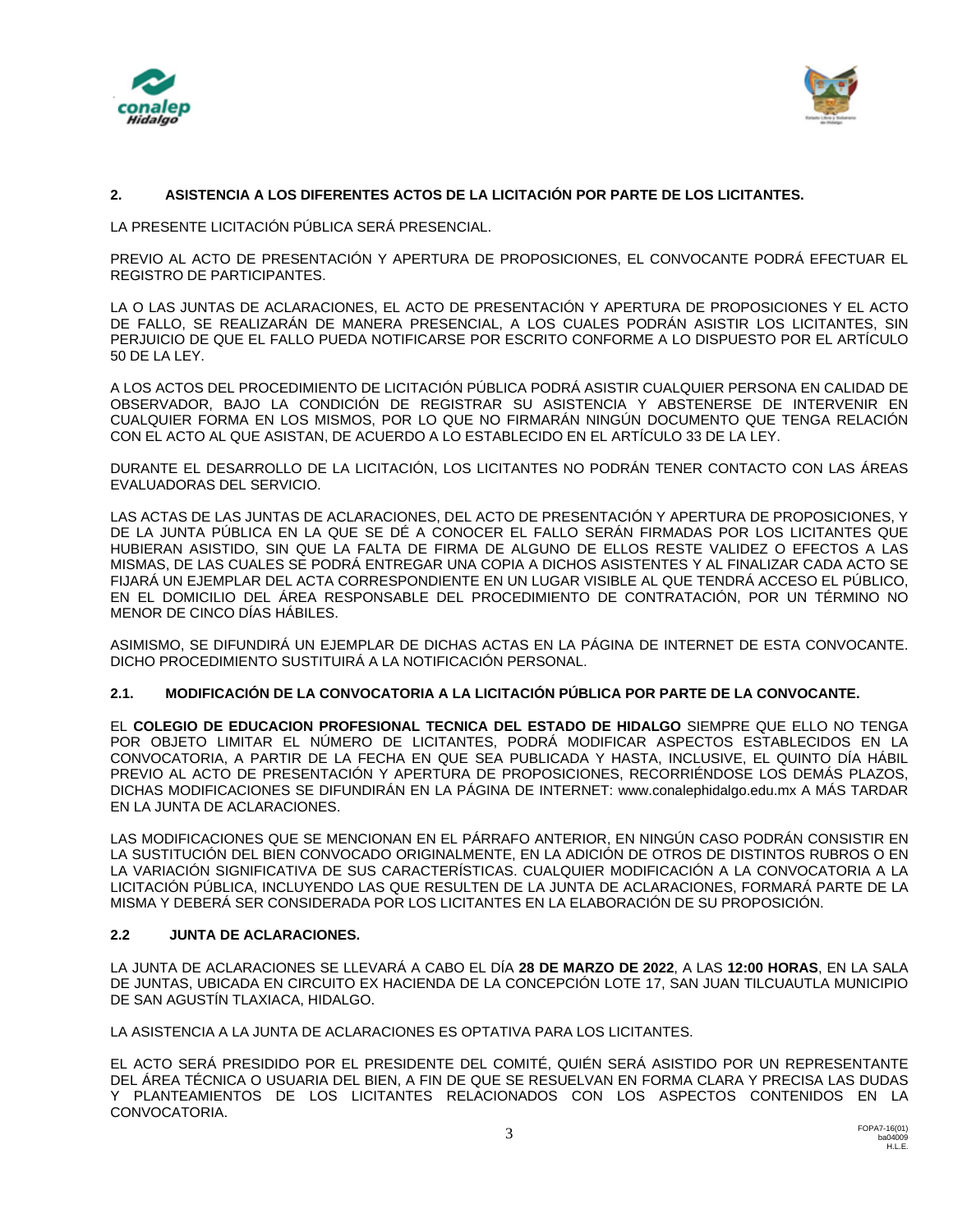



LAS PERSONAS QUE PRETENDAN SOLICITAR ACLARACIONES A LOS ASPECTOS CONTENIDOS EN LA CONVOCATORIA A LA LICITACIÓN PÚBLICA DEBERÁN PRESENTAR UN ESCRITO, EN EL QUE EXPRESEN SU INTERÉS EN PARTICIPAR EN LA LICITACIÓN, POR SÍ O EN REPRESENTACIÓN DE UN TERCERO, MANIFESTANDO EN TODOS LOS CASOS LOS SIGUIENTES DATOS:

A) **DEL LICITANTE**: REGISTRO FEDERAL DE CONTRIBUYENTES, NOMBRE Y DOMICILIO, ASÍ COMO, EN SU CASO, DE SU APODERADO O REPRESENTANTE. TRATÁNDOSE DE PERSONAS MORALES, ADEMÁS SE SEÑALARÁ LA DESCRIPCIÓN DEL OBJETO SOCIAL DE LA EMPRESA, IDENTIFICANDO LOS DATOS DE LAS ESCRITURAS PÚBLICAS Y, DE HABERLAS, SUS REFORMAS Y MODIFICACIONES, CON LAS QUE SE ACREDITA LA EXISTENCIA LEGAL DE LAS PERSONAS MORALES, ASÍ COMO EL NOMBRE DE LOS SOCIOS; Y

B) **DEL REPRESENTANTE LEGAL DEL LICITANTE**: DATOS DE LAS ESCRITURAS PÚBLICAS EN LAS QUE LE FUERON OTORGADAS LAS FACULTADES PARA SUSCRIBIR LAS PROPUESTAS.

LAS PERSONAS QUE MANIFIESTEN SU INTERÉS EN PARTICIPAR EN LA LICITACIÓN PÚBLICA MEDIANTE EL ESCRITO A QUE SE REFIERE EL PÁRRAFO ANTERIOR, SERÁN CONSIDERADAS LICITANTES Y TENDRÁN DERECHO A FORMULAR SOLICITUDES DE ACLARACIÓN EN RELACIÓN CON LA CONVOCATORIA A LA LICITACIÓN PÚBLICA.

**LAS SOLICITUDES DE ACLARACIÓN PODRÁN ENTREGARLAS ANTES DE LA FECHA Y HORA EN QUE SE VAYA A REALIZAR LA JUNTA DE ACLARACIONES PERSONALMENTE O MEDIANTE CORREO ELECTRONICO (yramirez.admopd@hgo.conalep.edu.mx), O BIEN EN EL MISMO ACTO. (MEDIO MAGNÉTICO EN FORMATO WORD). CUANDO EL ESCRITO SE PRESENTE FUERA DEL PLAZO, EL LICITANTE SÓLO TENDRÁ DERECHO A FORMULAR PREGUNTAS SOBRE LAS RESPUESTAS QUE DÉ LA CONVOCANTE EN LA MENCIONADA JUNTA.**

SI EL ESCRITO SEÑALADO NO SE PRESENTA, SE PERMITIRÁ EL ACCESO A LA JUNTA DE ACLARACIONES A LA PERSONA QUE LO SOLICITE, EN CALIDAD DE OBSERVADOR EN TÉRMINOS DEL ÚLTIMO PÁRRAFO DEL ARTÍCULO 33 DE LA LEY.

LAS SOLICITUDES DE ACLARACIÓN DEBERÁN PLANTEARSE DE MANERA CONCISA Y ESTAR DIRECTAMENTE VINCULADAS CON LOS PUNTOS CONTENIDOS EN LA CONVOCATORIA A LA LICITACIÓN PÚBLICA, INDICANDO EL NUMERAL O PUNTO ESPECÍFICO CON EL CUAL SE RELACIONA. LAS SOLICITUDES QUE NO CUMPLAN CON LOS REQUISITOS SEÑALADOS, PODRÁN SER DESECHADAS POR LA CONVOCANTE.

SE PODRÁ ACOMPAÑAR A LA SOLICITUD DE ACLARACIÓN CORRESPONDIENTE UNA VERSIÓN ELECTRÓNICA DE LA MISMA QUE PERMITA A LA CONVOCANTE SU CLASIFICACIÓN E INTEGRACIÓN POR TEMAS PARA FACILITAR SU RESPUESTA EN LA JUNTA DE ACLARACIONES DE QUE SE TRATE. CUANDO LA VERSIÓN ELECTRÓNICA ESTÉ CONTENIDA EN UN MEDIO FÍSICO, ÉSTE LE SERÁ DEVUELTO AL LICITANTE EN LA JUNTA DE ACLARACIONES RESPECTIVA.

SE TOMARÁ COMO HORA DE RECEPCIÓN DE LAS SOLICITUDES DE ACLARACIÓN DEL LICITANTE, LA QUE INDIQUE EL SELLO DE SU RECEPCIÓN.

LA JUNTA DE ACLARACIONES, SE LLEVARÁ A CABO CONFORME A LO SIGUIENTE:

EN LA FECHA Y HORA ESTABLECIDA PARA LA PRIMERA JUNTA DE ACLARACIONES, EL PRESIDENTE DEL COMITÉ PROCEDERÁ A DAR CONTESTACIÓN A LAS SOLICITUDES DE ACLARACIÓN, MENCIONANDO EL NOMBRE DEL O LOS LICITANTES QUE LAS PRESENTARON. LA CONVOCANTE PODRÁ OPTAR POR DAR CONTESTACIÓN A DICHAS SOLICITUDES DE MANERA INDIVIDUAL O DE MANERA CONJUNTA TRATÁNDOSE DE AQUÉLLAS QUE HUBIERA AGRUPADO POR CORRESPONDER A UN MISMO PUNTO O APARTADO DE LA CONVOCATORIA.

EL PRESIDENTE DEL COMITÉ PODRÁ SUSPENDER LA SESIÓN, EN RAZÓN DEL NÚMERO DE SOLICITUDES DE ACLARACIÓN RECIBIDAS O DEL TIEMPO QUE SE EMPLEARÍA EN DARLES CONTESTACIÓN, INFORMANDO A LOS LICITANTES LA HORA Y, EN SU CASO, FECHA O LUGAR, EN QUE SE CONTINUARÁ CON LA JUNTA DE ACLARACIONES.

UNA VEZ QUE LA CONVOCANTE TERMINE DE DAR RESPUESTA A LAS SOLICITUDES DE ACLARACIÓN, SE DARÁ INMEDIATAMENTE OPORTUNIDAD A LOS LICITANTES PARA QUE, EN EL MISMO ORDEN DE LOS PUNTOS O APARTADOS DE LA CONVOCATORIA A LA LICITACIÓN PÚBLICA EN QUE SE DIO RESPUESTA, FORMULEN LAS PREGUNTAS QUE ESTIMEN PERTINENTES EN RELACIÓN CON LAS RESPUESTAS RECIBIDAS. EL PRESIDENTE DEL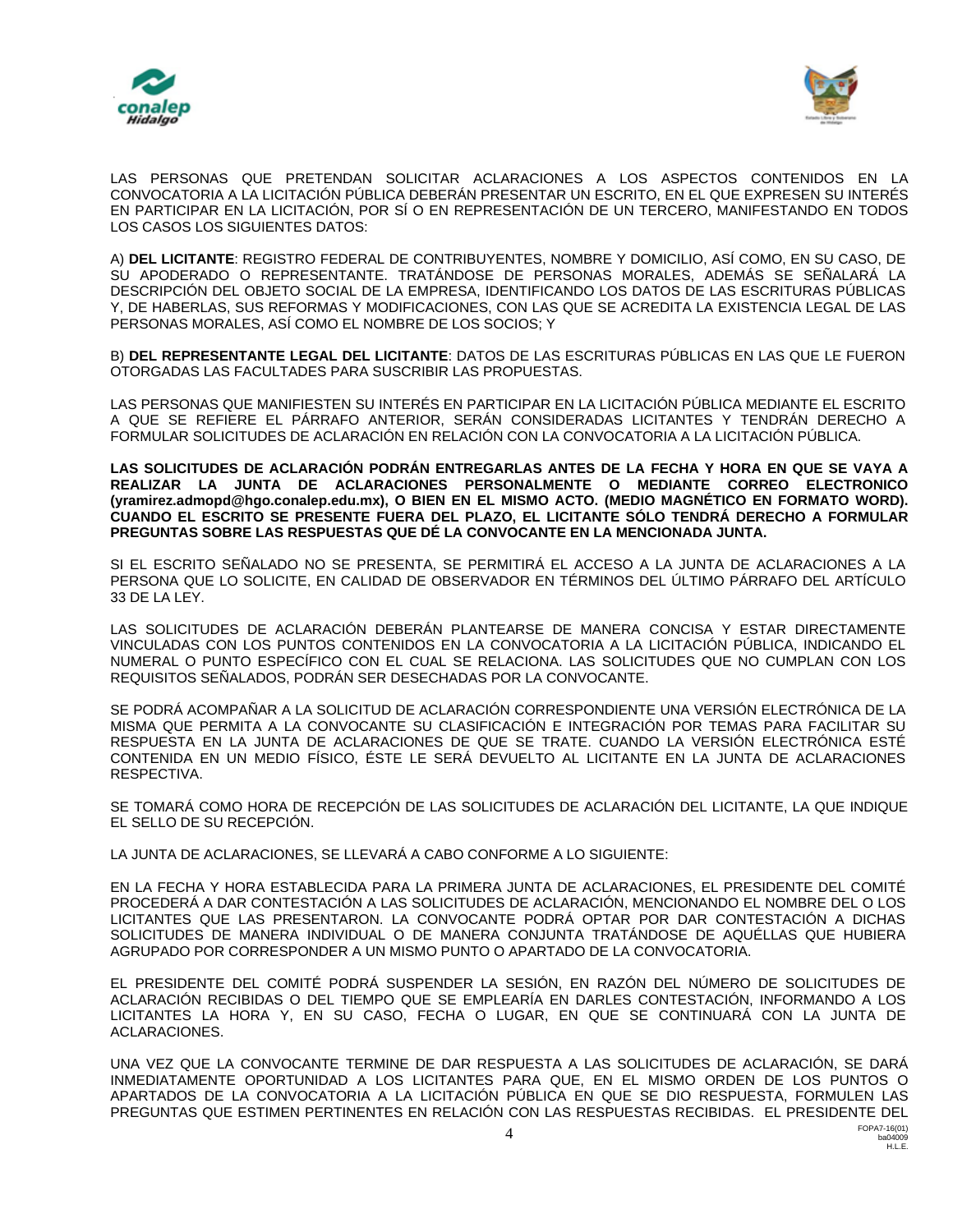



COMITÉ, ATENDIENDO AL NÚMERO DE PREGUNTAS, INFORMARÁ A LOS LICITANTES SI ÉSTAS SERÁN CONTESTADAS EN ESE MOMENTO O SI SE SUSPENDE LA SESIÓN PARA REANUDARLA EN HORA O FECHA POSTERIOR.

SE LEVANTARÁ ACTA EN LA QUE SE HARÁN CONSTAR LOS CUESTIONAMIENTOS FORMULADOS POR LOS INTERESADOS Y LAS RESPUESTAS DE LA CONVOCANTE.

NO HABRÁ TOLERANCIA PARA EL INICIO DEL ACTO DE ACLARACIONES, EL RECINTO SE CERRARÁ A LA HORA INDICADA Y NO SE ACEPTARÁN MÁS ASISTENTES.

NOTA: EN LA JUNTA DE ACLARACIONES LA CONVOCANTE DEBERÁ PRESENTAR COPIA DE LAS PUBLICACIONES EN EL PERIÓDICO OFICIAL DEL ESTADO Y EN LA PÁGINA WEB DE LA CONVOCANTE.

## **2.3. PREPARACIÓN DE LAS PROPOSICIONES.**

## **2.3.1. IDIOMA EN QUE DEBERÁN PRESENTARSE.**

TODOS LOS DOCUMENTOS RELACIONADOS CON EL PROCESO DE ESTA LICITACIÓN DEBERÁN REDACTARSE EN IDIOMA ESPAÑOL.

## **2.3.2. UNIDAD DE MONEDA EN QUE DEBERÁ COTIZAR EL BIEN.**

EL PRECIO DEL **BIEN** QUE SE COTICEN, DEBERÁ EXPRESARSE EN PESOS MEXICANOS (MONEDA NACIONAL).

## **2.3.3. DOCUMENTACIÓN QUE INTEGRA LA PROPOSICIÓN DEL LICITANTE.**

LOS LICITANTES EXCLUSIVAMENTE PODRÁN PRESENTAR SUS PROPOSICIONES EN FORMA DOCUMENTAL Y POR ESCRITO, EN SOBRE CERRADO, EN EL LUGAR DE CELEBRACIÓN DEL ACTO DE PRESENTACIÓN Y APERTURA DE PROPOSICIONES. PARA ESTA LICITACIÓN NO SE ACEPTARÁ EL USO DEL SERVICIO POSTAL O DE MENSAJERÍA.

EL LICITANTE PODRÁ PRESENTAR A SU ELECCIÓN, DENTRO O FUERA DEL SOBRE CERRADO, LA DOCUMENTACIÓN DISTINTA A LA QUE CONFORMA LA PROPUESTA TÉCNICA Y ECONÓMICA, MISMA QUE FORMA PARTE DE SU PROPOSICIÓN.

LOS LICITANTES SÓLO PODRÁN PRESENTAR UNA PROPOSICIÓN EN CADA PROCEDIMIENTO DE CONTRATACIÓN; INICIADO EL ACTO DE PRESENTACIÓN Y APERTURA DE PROPOSICIONES, LAS YA PRESENTADAS NO PODRÁN SER RETIRADAS O DEJARSE SIN EFECTO POR LOS LICITANTES, SALVO CASO FORTUITO O FUERZA MAYOR.

LAS PROPOSICIONES PRESENTADAS DEBERÁN SER FIRMADAS AUTÓGRAFAMENTE POR LOS LICITANTES O SUS APODERADOS.

**TODA PERSONA PODRÁ PRESENTAR PROPOSICIONES, DEBIENDO ACREDITAR A MÁS TARDAR HASTA EL ACTO DEL FALLO, QUE CUENTA CON SU REGISTRO EN EL PADRÓN DE PROVEEDORES PARA PODER RESULTAR ADJUDICADO, ESTE DEBERÁ CONTAR CON LA CLASIFICACIÓN EN CUANTO A LA ESPECIALIDAD CORRESPONDIENTE (VALES Y TARJETAS INTELIGENTES) A CONTRATAR DE ACUERDO CON EL PADRON DE PROVEEDORES VIGENTE EN EL ESTADO DE HIDALGO. SE SUGIERE QUE LAS PERSONAS QUE YA CUENTEN CON EL MENCIONADO REGISTRO, LO ANEXEN EN SU PROPUESTA.**

## **SOBRE ÚNICO**

## **DOCUMENTO I. IDENTIFICACIÓN (ORIGINAL Y COPIA)**

IDENTIFICACIÓN OFICIAL VIGENTE CON FOTOGRAFÍA DE LA PERSONA QUE ASISTA AL ACTO DE PRESENTACIÓN Y APERTURA DE PROPOSICIONES. EL DOCUMENTO ORIGINAL LE SERÁ DEVUELTO AL TÉRMINO DE LA REUNIÓN. LA IDENTIFICACIÓN PODRÁ SER ALGUNA DE LAS SIGUIENTES:

- **a)** CREDENCIAL PARA VOTAR,
- **b)** PASAPORTE,
- **c)** CARTILLA DEL SERVICIO MILITAR,
- **d)** LICENCIA VIGENTE PARA CONDUCIR VEHÍCULOS; Y/O
- **e)** CÉDULA PROFESIONAL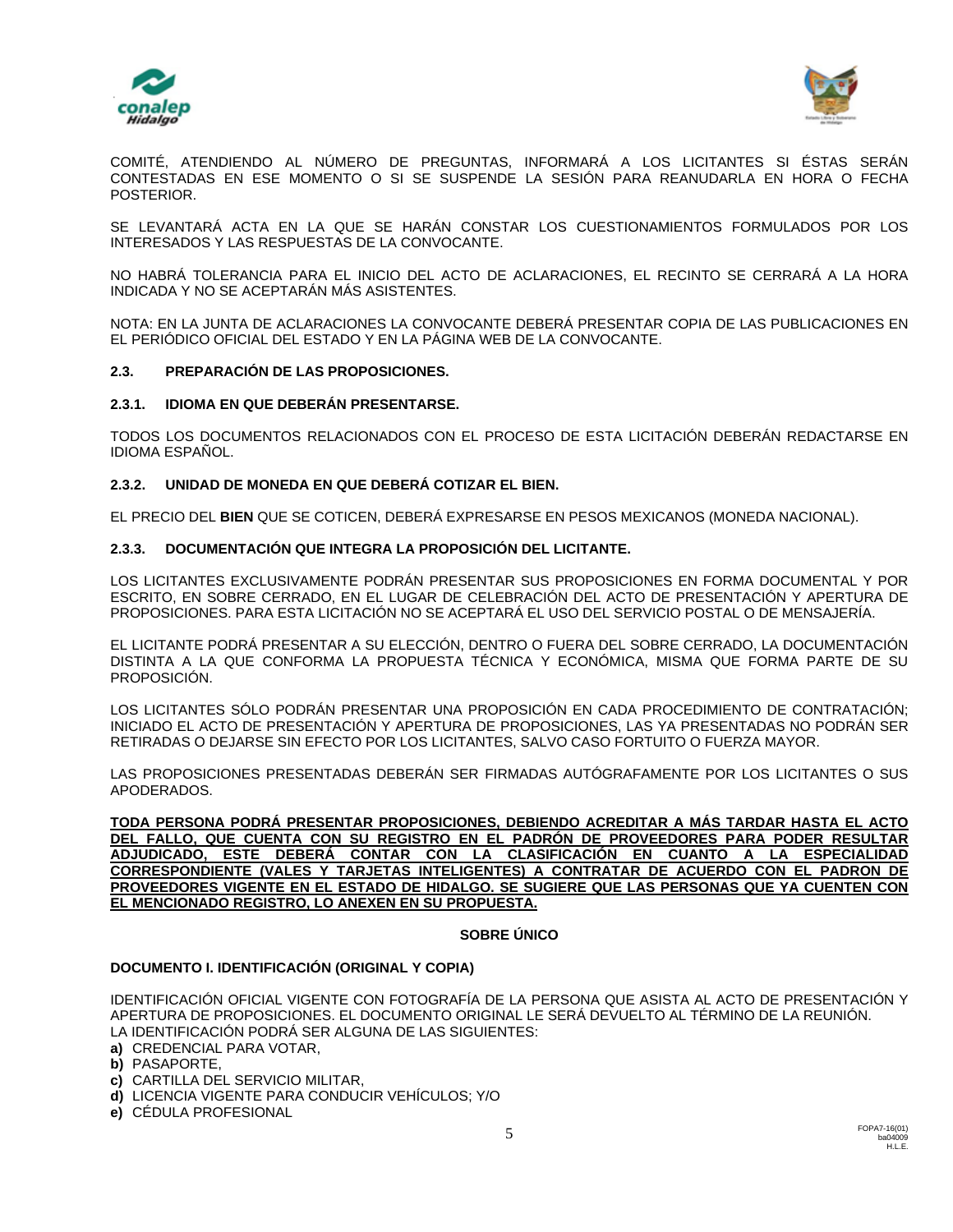



NOTA: NO SERÁ MOTIVO DE DESCALIFICACIÓN LA FALTA DE IDENTIFICACIÓN, DE QUIEN ENTREGUE LAS PROPOSICIONES TÉCNICAS Y ECONÓMICAS, EL CUAL SOLAMENTE PODRA PARTICIPAR DURANTE EL DESARROLLO DEL ACTO CON EL **CARÁCTER DE OBSERVADOR.**

## **DOCUMENTO II. REPRESENTACIÓN LEGAL (ANEXO Nº 2).**

ESCRITO EN EL QUE SU FIRMANTE MANIFIESTE, BAJO PROTESTA DE DECIR VERDAD, QUE CUENTA CON FACULTADES SUFICIENTES PARA COMPROMETERSE POR SÍ O POR SU REPRESENTADA, SIN QUE RESULTE NECESARIO ACREDITAR SU PERSONALIDAD JURÍDICA, MISMO QUE CONTENDRÁ COMO MÍNIMO LOS DATOS SIGUIENTES:

1. DEL LICITANTE: CLAVE DEL REGISTRO FEDERAL DE CONTRIBUYENTES; NOMBRE Y DOMICILIO, ASÍ COMO, EN SU CASO, DE SU APODERADO O REPRESENTANTE. TRATÁNDOSE DE PERSONAS MORALES, ADEMÁS, DESCRIPCIÓN DEL OBJETO SOCIAL DE LA EMPRESA; NÚMERO Y FECHA DE LAS ESCRITURAS PÚBLICAS EN LAS QUE CONSTE EL ACTA CONSTITUTIVA Y, EN SU CASO, REFORMAS O MODIFICACIONES, SEÑALANDO NOMBRE, NÚMERO Y CIRCUNSCRIPCIÓN DEL NOTARIO O FEDATARIO PÚBLICO QUE LAS PROTOCOLIZÓ; ASÍ COMO FECHA Y DATOS DE SU INSCRIPCIÓN EN EL INSTITUTO DE LA FUNCIÓN REGISTRAL, Y RELACIÓN DEL NOMBRE DE LOS SOCIOS QUE APAREZCAN EN ÉSTAS; Y

2. DEL REPRESENTANTE DEL LICITANTE: EL NÚMERO Y FECHA DE LAS ESCRITURAS PÚBLICAS EN LAS QUE LE FUERON OTORGADAS LAS FACULTADES PARA SUSCRIBIR LA PROPOSICIÓN, SEÑALANDO NOMBRE, NÚMERO Y CIRCUNSCRIPCIÓN DEL NOTARIO O FEDATARIO PÚBLICO QUE LAS PROTOCOLIZÓ.

PREVIO A LA FIRMA DEL CONTRATO, EL LICITANTE GANADOR DEBERÁ PRESENTAR ORIGINAL O COPIA CERTIFICADA PARA SU COTEJO DE LOS DOCUMENTOS CON LOS QUE SE ACREDITE SU EXISTENCIA LEGAL Y LAS FACULTADES DE SU REPRESENTANTE PARA SUSCRIBIR EL CONTRATO CORRESPONDIENTE.

EL LICITANTE DEBERÁ PROPORCIONAR UNA DIRECCIÓN DE CORREO ELECTRÓNICO PARA NOTIFICACIONES PERSONALES.

NOTA: NO SERÁ MOTIVO DE DESCALIFICACIÓN LA FALTA DE ACREDITAMIENTO DE LA PERSONALIDAD DE QUIEN ENTREGUE LAS PROPOSICIONES TÉCNICAS Y ECONÓMICAS, EL CUAL SOLAMENTE PODRA PARTICIPAR DURANTE EL DESARROLLO DEL ACTO CON EL **CARÁCTER DE OBSERVADOR.**

#### **DOCUMENTO III. ESCRITO BAJO PROTESTA DE DECIR VERDAD DE NO ENCONTRARSE EN LOS SUPUESTOS DEL ARTÍCULO 77 DE LA LEY DE ADQUISICIONES, ARRENDAMIENTOS Y SERVICIOS DEL SECTOR PÚBLICO DEL ESTADO DE HIDALGO Y COPIA SIMPLE DEL ACTA CONSTITUTIVA.**

DECLARACION ESCRITA DEL LICITANTE (PERSONA FÍSICA O MORAL) DONDE INDIQUE BAJO PROTESTA DE DECIR VERDAD QUE NO SE ENCUENTRA EN ALGUNO DE LOS SUPUESTOS DEL ARTÍCULO 77 DE LA LEY EN LA MATERIA, ASÍ COMO COPIA SIMPLE DE LAS ACTAS CONSTITUTIVAS, ESTATUTOS, REFORMAS O MODIFICACIONES.

## **DOCUMENTO IV. PRESENTACIÓN DE LA PROPOSICIÓN. (ANEXO NO. 1)**

LA DESCRIPCIÓN TÉCNICA DEBERÁ PRESENTARSE APEGADA A LAS ESPECIFICACIONES DEL **BIEN** QUE SE SEÑALA EN EL ANEXO Nº 1, CONSIDERÁNDOSE LAS MODIFICACIONES Y/O CORRECCIONES QUE SE HUBIEREN ACORDADO, EN LA JUNTA DE ACLARACIONES QUE FORMA PARTE INTEGRANTE DE LAS CONVOCATORIA A LA LICITACIÓN PÚBLICA.

## **DEBIÉNDOSE SEÑALAR MARCA, MODELO Y OTROS DETALLES QUE IDENTIFIQUEN PLENAMENTE EL BIEN.**

## **EL LICITANTE DEBERÁ MANIFESTAR POR ESCRITO EL TIEMPO QUE GARANTIZA EL BIEN.**

EN CASO DE PRESENTAR DESCRIPCIÓN INCOMPLETA DEL **BIEN,** OMISIÓN DE MARCA PROPUESTA O MODELO, CANTIDADES DIFERENTES A LAS SOLICITADAS Y EN GENERAL LA FALTA DE ALGÚN REQUISITO INCLUIDO EN ESTE DOCUMENTO O DE INFORMACIÓN CONTENIDA EN EL ANEXO NO. 1 DE LA PRESENTE CONVOCATORIA A LA LICITACIÓN PÚBLICA, SE DESECHARÁ LA PARTIDA O CONCEPTO CORRESPONDIENTE.

NO DEBERÁ PRESENTAR OPCIONES TÉCNICAS.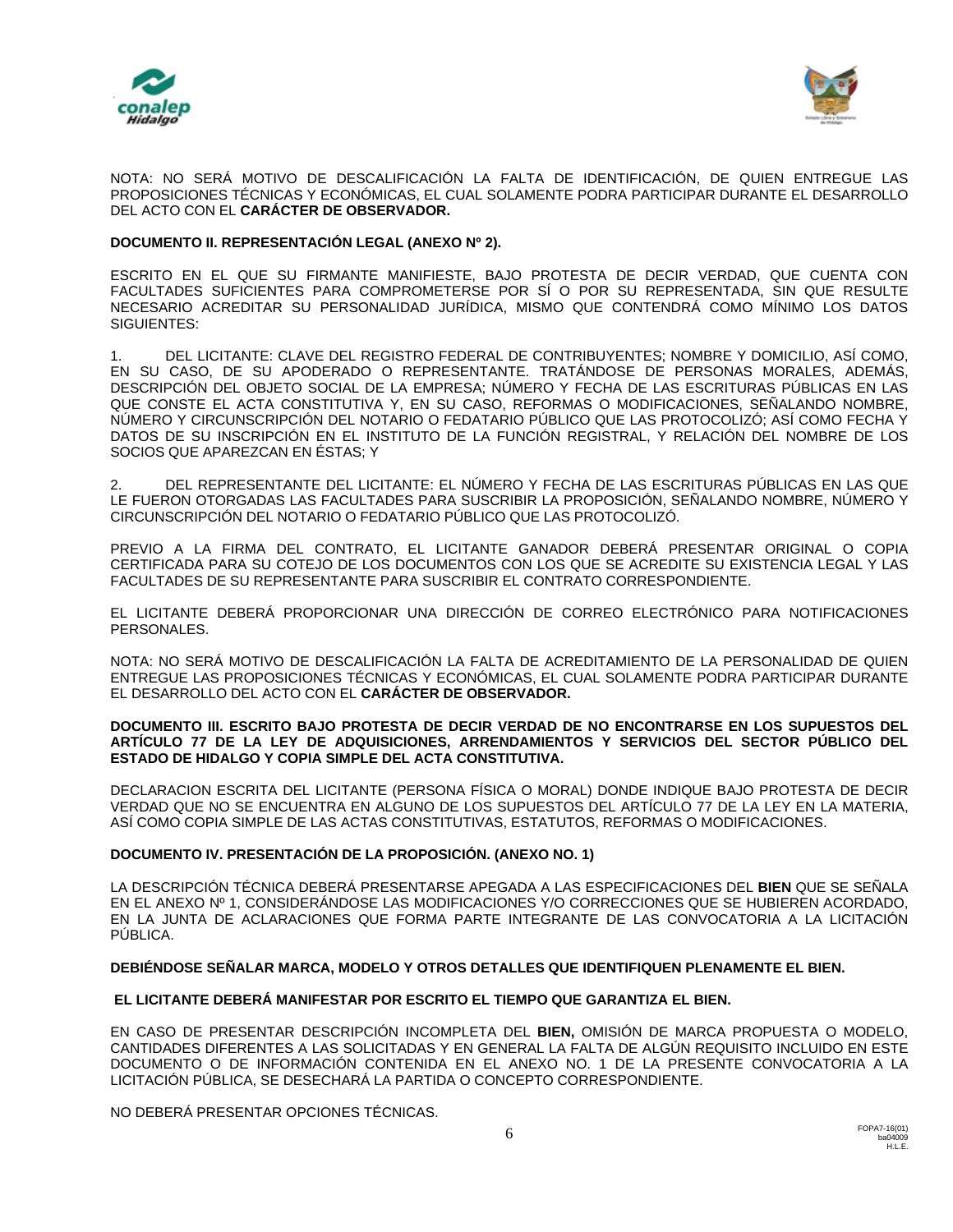



LA PROPOSICIÓN INCLUIRÁ LA CANTIDAD REQUERIDA, POR PARTIDA O CONCEPTO, PRECIO UNITARIO E IMPORTE. LOS DESCUENTOS ESPECIALES QUE OTORGUEN DEBERÁN ESTAR INCLUIDOS EN EL PRECIO UNITARIO DEL BIEN COTIZADO, CON EXCEPCIÓN DEL 16% DE I.V.A.

DEBERÁN OBTENER LA SUMA TOTAL DE SU OFERTA, DESGLOSANDO EL 16% DE I.V.A. E INDICANDO EL IMPORTE TOTAL CON NÚMERO Y LETRA.

LAS CONDICIONES DE PAGO, PLAZO Y CONDICIONES DE ENTREGA, LUGAR DE ENTREGA, GARANTÍA Y VIGENCIA DE LA PROPOSICIÓN DEBERÁN INCLUIRSE, APEGÁNDOSE ESTRICTAMENTE A LAS SEÑALADAS EN ESTA CONVOCATORIA A LA LICITACIÓN PÚBLICA.

## **DOCUMENTO V. DECLARACIÓN DE INTEGRIDAD (ANEXO Nº 3).**

DECLARACIÓN DE INTEGRIDAD EN LA QUE MANIFIESTE, BAJO PROTESTA DE DECIR VERDAD, QUE POR SÍ MISMO O A TRAVÉS DE INTERPÓSITA PERSONA, SE ABSTENDRÁ DE ADOPTAR CONDUCTAS PARA QUE LOS SERVIDORES PÚBLICOS DEL CONVOCANTE, INDUZCAN O ALTEREN LAS EVALUACIONES DE LAS PROPOSICIONES, EL RESULTADO DEL PROCEDIMIENTO, U OTROS ASPECTOS QUE OTORGUEN CONDICIONES MÁS VENTAJOSAS CON RELACIÓN A LOS DEMÁS PARTICIPANTES.

## **DOCUMENTO VI. GARANTÍA DE SERIEDAD**

LA SERIEDAD DE LA FORMALIZACIÓN DE LA PROPUESTA. EL PORCENTAJE DE ESTA GARANTÍA SERÁ DEL CINCO POR CIENTO DE LA PROPOSICION DEL PROVEEDOR, CONSIDERANDO EL IVA Y SE GARANTIZARÁ MEDIANTE: **CHEQUE CERTIFICADO O DE CAJA, O FIANZA OTORGADA POR UNA INSTITUCIÓN AUTORIZADA, A NOMBRE DEL COLEGIO DE EDUCACIÓN PROFESIONAL TECNICA DEL ESTADO DE HIDALGO.**

**DICHA GARANTIA DEBERA SER DEVUELTA AL SEXTO DIA POSTERIOR AL FALLO EN EL SUPUESTO DE NO HABER INCONFORMIDAD PRESENTADA POR ALGUN PROVEEDOR.**

**DOCUMENTO VII. FORMATO QUE DEBERÁN PRESENTAR LOS LICITANTES QUE PARTICIPEN EN EL PROCEDIMIENTO DE CONTRATACION, EN CASO DE EXISTIR IGUALDAD DE CONDICIONES, SE DARÁ PREFERENCIA A LAS PERSONAS QUE INTEGREN EL SECTOR DE MICRO, PEQUEÑAS Y MEDIANAS EMPRESAS EN EL ESTADO. (ANEXO 4)**

## **DOCUMENTO VIII. FORMATO EN EL QUE SEÑALEN LOS DOCUMENTOS REQUERIDOS PARA PARTICIPAR**

PRESENTAR FORMATO EN EL QUE SEÑALEN LOS DOCUMENTOS REQUERIDOS PARA PARTICIPAR, RELACIONÁNDOLO CON LOS PUNTOS ESPECIFICOS DE LA CONVOCATORIA A LA LICITACIÓN PÚBLICA EN LOS QUE SE SOLICITAN. EL FORMATO SERVIRÁ A CADA PARTICIPANTE COMO CONSTANCIA DE RECEPCIÓN DE LA DOCUMENTACIÓN QUE ENTREGUEN EN ESTE ACTO, ASENTÁNDOSE DICHA RECEPCIÓN EN EL ACTA RESPECTIVA O ANEXÁNDOSE COPIA DE LA CONSTANCIA ENTREGADA A CADA LICITANTE. LA FALTA DE PRESENTACIÓN DEL FORMATO NO SERÁ MOTIVO DE DESECHAMIENTO Y SE EXTENDERÁ UN ACUSE DE RECIBO DE LA DOCUMENTACIÓN QUE ENTREGUE EL LICITANTE EN DICHO ACTO.

## **DOCUMENTO IX.- OPINION DE CUMPLIENTO DE OBLIGACIONES FISCALES ESTATALES**

DE CONFORMIDAD CON EL ARTICULO 69 BIS DEL CODIGO FISCAL DEL ESTADO DE HIDALGO, QUE ENTREO EN VIGOR EL 01 DE ENERO DE 2022 Y EN CUMPLIMIENTO A LA CIRCULAR 001/2022 DE FECHA 21 DE ENERO DE 2022, EMITIDA POR LA SECRETARIA DE FINANZAS PUBLICAS DEL GOBIERNO DEL ESTADO DE HIDALGO, TODOS LOS PARTICIPANTES DEBERAN DE PRESENTAR SU "OPINION DE CUMPLIMIENTO DE OBLIGACIONES FISCALES ESTATALES" COMO REQUISITO INDISPENSABLE PARA LA ADJUDICACION DEL CONTRATO. MISMA QUE SE PUEDE TRAMITAR EN EL SIGUIENTE LINK http:portaltributario.hidalgo.gob.mx/ov/ovirtual.html.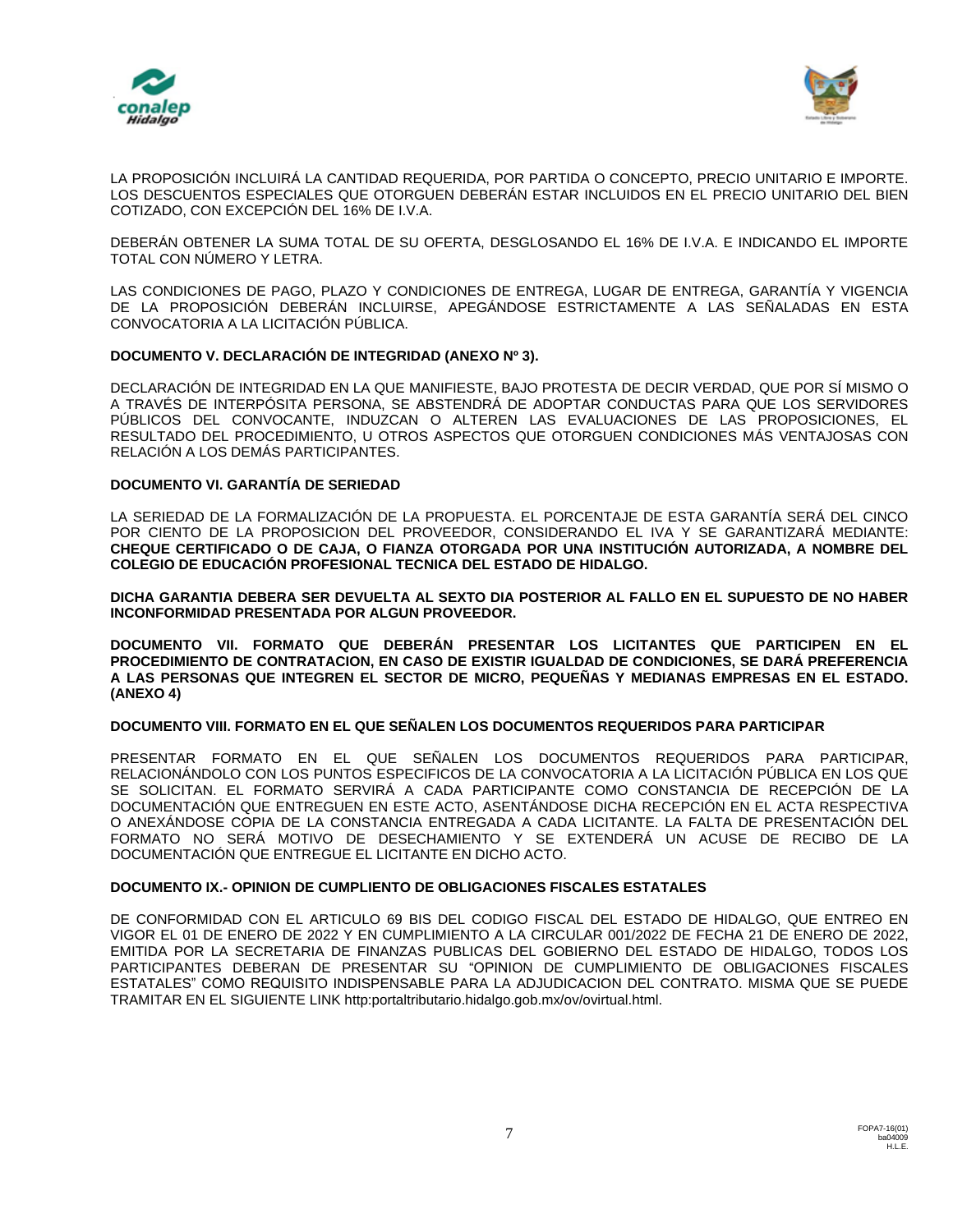



## **2.4 PROPOSICIONES CONJUNTAS**

DOS O MÁS PERSONAS PODRÁN PRESENTAR CONJUNTAMENTE UNA PROPOSICIÓN JUSTIFICANDO EL HECHO, SIN NECESIDAD DE CONSTITUIR UNA SOCIEDAD, O UNA NUEVA SOCIEDAD EN CASO DE PERSONAS MORALES. EN ESTE SUPUESTO LA PROPOSICIÓN DEBERÁ SER FIRMADA POR EL REPRESENTANTE COMÚN QUE PARA ESE ACTO HAYA SIDO DESIGNADO POR EL GRUPO DE PERSONAS. SE DEBERA PRESENTAR EL CONVENIO FIRMADO POR CADA UNA DE LAS PERSONAS QUE INTEGREN UNA PROPOSICIÓN CONJUNTA, INDICANDO EN EL MISMO LAS OBLIGACIONES ESPECÍFICAS DEL CONTRATO QUE CORRESPONDERÁ A CADA UNA DE ELLAS.

CUANDO LA PROPOSICIÓN CONJUNTA RESULTE ADJUDICADA CON UN CONTRATO, DICHO INSTRUMENTO DEBERÁ SER FIRMADO POR EL REPRESENTANTE LEGAL DE CADA UNA DE LAS PERSONAS PARTICIPANTES EN LA PROPOSICIÓN, A QUIENES SE CONSIDERARÁ, PARA EFECTOS DEL PROCEDIMIENTO Y DEL CONTRATO, COMO RESPONSABLES SOLIDARIOS O MANCOMUNADOS.

LO ANTERIOR, SIN PERJUICIO DE QUE LAS PERSONAS QUE INTEGRAN LA PROPOSICIÓN CONJUNTA PUEDAN CONSTITUIRSE EN UNA NUEVA SOCIEDAD, PARA DAR CUMPLIMIENTO A LAS OBLIGACIONES PREVISTAS EN EL CONVENIO DE PROPOSICIÓN CONJUNTA, SIEMPRE Y CUANDO SE MANTENGA EN LA NUEVA SOCIEDAD LAS RESPONSABILIDADES DE DICHO CONVENIO.

LOS ACTOS, CONTRATOS, CONVENIOS O COMBINACIONES QUE LLEVEN A CABO LOS LICITANTES EN CUALQUIER ETAPA DEL PROCEDIMIENTO DE LICITACIÓN DEBERÁN APEGARSE A LO DISPUESTO POR LA LEY FEDERAL DE COMPETENCIA ECONÓMICA EN MATERIA DE PRÁCTICAS MONOPÓLICAS Y CONCENTRACIONES. CUALQUIER LICITANTE O CONVOCANTE PODRÁ HACER DEL CONOCIMIENTO DE LA COMISIÓN FEDERAL DE COMPETENCIA, HECHOS MATERIA DE LA CITADA LEY, PARA QUE RESUELVA LO CONDUCENTE.

LOS INTERESADOS PODRÁN AGRUPARSE PARA PRESENTAR UNA PROPOSICIÓN, CUMPLIENDO LOS SIGUIENTES ASPECTOS:

I. CUALQUIERA DE LOS INTEGRANTES DE LA AGRUPACIÓN, PODRÁ PRESENTAR EL ESCRITO MEDIANTE EL CUAL MANIFIESTE SU INTERÉS EN PARTICIPAR EN LA JUNTA DE ACLARACIONES Y EN EL PROCEDIMIENTO DE CONTRATACIÓN;

II. LAS PERSONAS QUE INTEGRAN LA AGRUPACIÓN DEBERÁN CELEBRAR EN LOS TÉRMINOS DE LA LEGISLACIÓN APLICABLE EL CONVENIO DE PROPOSICIÓN CONJUNTA, EN EL QUE SE ESTABLECERÁN CON PRECISIÓN LOS ASPECTOS SIGUIENTES:

A) NOMBRE, DOMICILIO Y REGISTRO FEDERAL DE CONTRIBUYENTES DE LAS PERSONAS INTEGRANTES, SEÑALANDO, EN SU CASO, LOS DATOS DE LOS INSTRUMENTOS PÚBLICOS CON LOS QUE SE ACREDITA LA EXISTENCIA LEGAL DE LAS PERSONAS MORALES Y, DE HABERLAS, SUS REFORMAS Y MODIFICACIONES, ASÍ COMO EL NOMBRE DE LOS SOCIOS QUE APAREZCAN EN ÉSTAS;

B) NOMBRE Y DOMICILIO DE LOS REPRESENTANTES DE CADA UNA DE LAS PERSONAS AGRUPADAS, SEÑALANDO, EN SU CASO, LOS DATOS DE LAS ESCRITURAS PÚBLICAS CON LAS QUE ACREDITEN LAS FACULTADES DE REPRESENTACIÓN;

C) DESIGNACIÓN DE UN REPRESENTANTE COMÚN, OTORGÁNDOLE PODER AMPLIO Y SUFICIENTE, PARA ATENDER TODO LO RELACIONADO CON LA PROPOSICIÓN Y CON EL PROCEDIMIENTO DE LICITACIÓN PÚBLICA;

D) DESCRIPCIÓN DE LAS PARTES OBJETO DEL CONTRATO QUE CORRESPONDERÁ CUMPLIR A CADA PERSONA INTEGRANTE, ASÍ COMO LA MANERA EN QUE SE EXIGIRÁ EL CUMPLIMIENTO DE LAS OBLIGACIONES; Y

E) ESTIPULACIÓN EXPRESA DE QUE CADA UNO DE LOS FIRMANTES QUEDARÁ OBLIGADO JUNTO CON LOS DEMÁS INTEGRANTES, YA SEA EN FORMA SOLIDARIA O MANCOMUNADA, SEGÚN SE CONVENGA, PARA EFECTOS DEL PROCEDIMIENTO DE CONTRATACIÓN Y DEL CONTRATO, EN CASO DE QUE SE LES ADJUDIQUE EL MISMO; Y

III. EN EL ACTO DE PRESENTACIÓN Y APERTURA DE PROPOSICIONES EL REPRESENTANTE COMÚN DE LA AGRUPACIÓN DEBERÁ SEÑALAR QUE LA PROPOSICIÓN SE PRESENTA EN FORMA CONJUNTA. EL CONVENIO A QUE HACE REFERENCIA LA FRACCIÓN II SE PRESENTARÁ CON LA PROPOSICIÓN Y, EN CASO DE QUE A LOS LICITANTES QUE LA HUBIEREN PRESENTADO SE LES ADJUDIQUE EL CONTRATO, DICHO CONVENIO, FORMARÁ PARTE INTEGRANTE DEL MISMO COMO UNO DE SUS ANEXOS; Y

EN EL SUPUESTO DE QUE SE ADJUDIQUE EL CONTRATO A LOS LICITANTES QUE PRESENTARON UNA PROPOSICIÓN CONJUNTA, EL CONVENIO INDICADO EN LA FRACCIÓN II Y LAS FACULTADES DEL APODERADO LEGAL DE LA AGRUPACIÓN QUE FORMALIZARÁ EL CONTRATO RESPECTIVO, DEBERÁN CONSTAR EN ESCRITURA PÚBLICA, SALVO QUE EL CONTRATO SEA FIRMADO POR TODAS LAS PERSONAS QUE INTEGRAN LA AGRUPACIÓN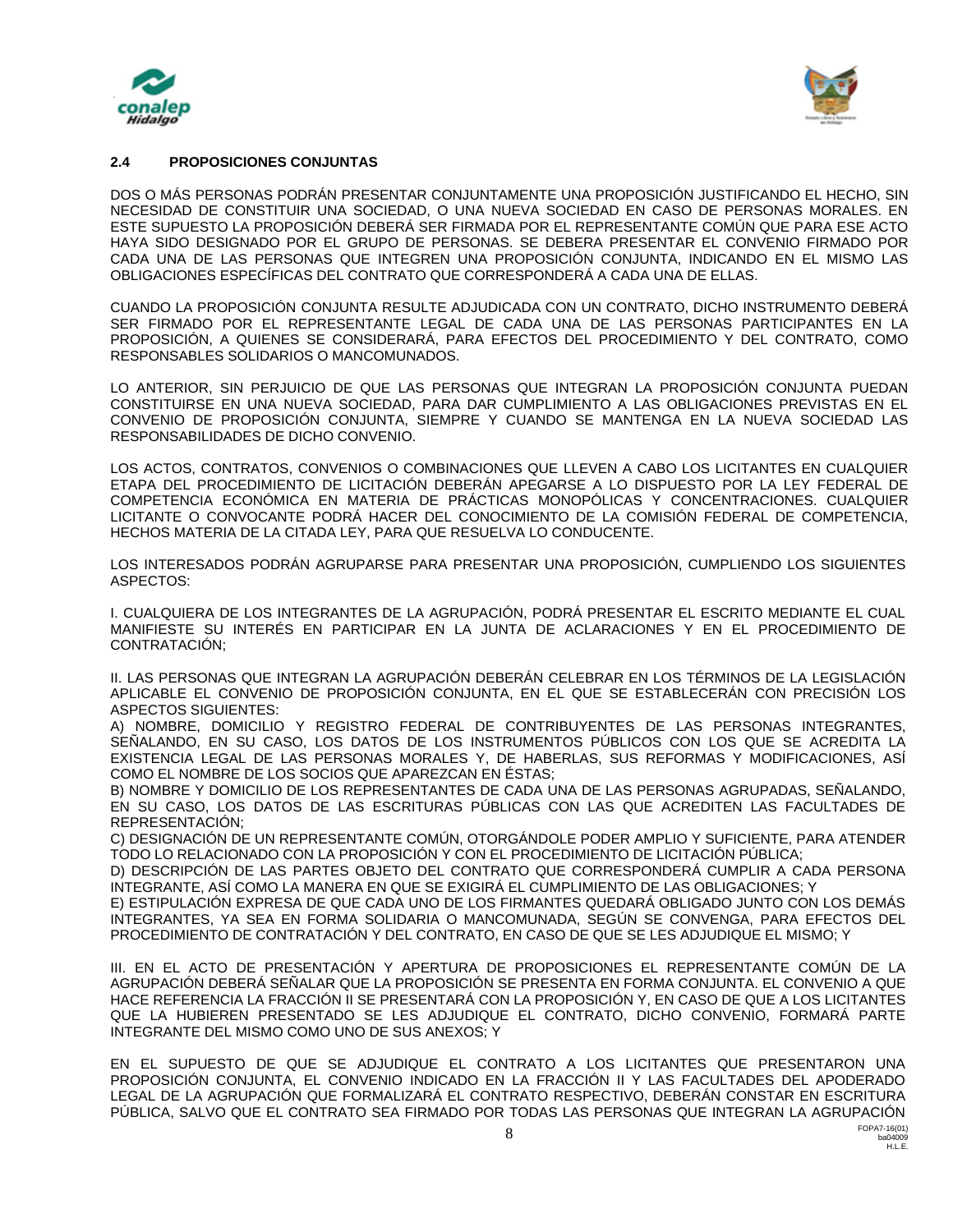



QUE FORMULA LA PROPOSICIÓN CONJUNTA O POR SUS REPRESENTANTES LEGALES, QUIENES EN LO INDIVIDUAL, DEBERÁN ACREDITAR SU RESPECTIVA PERSONALIDAD, O POR EL APODERADO LEGAL DE LA NUEVA SOCIEDAD QUE SE CONSTITUYA POR LAS PERSONAS QUE INTEGRAN LA AGRUPACIÓN QUE FORMULÓ LA PROPOSICIÓN CONJUNTA, ANTES DE LA FECHA FIJADA PARA LA FIRMA DEL CONTRATO, LO CUAL DEBERÁ COMUNICARSE MEDIANTE ESCRITO A LA CONVOCANTE POR DICHAS PERSONAS O POR SU APODERADO LEGAL, AL MOMENTO DE DARSE A CONOCER EL FALLO O A MÁS TARDAR EN LAS VEINTICUATRO HORAS SIGUIENTES.

## **2.5. ACTO DE PRESENTACIÓN Y APERTURA DE PROPOSICIONES.**

EL ACTO DE RECEPCIÓN Y APERTURA DE PROPOSICIONES SE LLEVARÁ A CABO EL **DÍA 30 DE MARZO DE 2022 A LAS 11:00 HORAS** EN EL DOMICILIO QUE SE INDICA EN EL PUNTO 2.2 DE LA PRESENTE CONVOCATORIA A LA LICITACIÓN PÚBLICA.

LA ENTREGA DE PROPOSICIONES SE HARÁ EN SOBRE CERRADO QUE CONTENDRÁ LA OFERTA TÉCNICA Y ECONÓMICA. LA PROPOSICIÓN DEBERÁ SER FIRMADA AUTÓGRAFAMENTE POR LA PERSONA FACULTADA PARA ELLO EN LA ÚLTIMA HOJA DE CADA UNO DE LOS DOCUMENTOS QUE FORMAN PARTE DE ESTA, POR LO QUE NO SE DESECHARAN CUANDO LAS DEMÁS HOJAS QUE LA INTEGRAN O SUS ANEXOS CAREZCAN DE FIRMA O RÚBRICA.

LA DOCUMENTACIÓN DISTINTA A LA PROPOSICIÓN PODRÁ ENTREGARSE, A ELECCIÓN DEL LICITANTE, DENTRO O FUERA DEL SOBRE QUE LA CONTENGA, SIEMPRE Y CUANDO LA ENTREGA DE LA DOCUMENTACIÓN SE REALICE EN EL MISMO ACTO.

PREVIAMENTE AL ACTO DE PRESENTACIÓN Y APERTURA DE PROPOSICIONES, LA CONVOCANTE LLEVARÁ A CABO EL REGISTRO Y REVISIÓN PRELIMINAR, Y SE REALIZARÁ POR LO MENOS TREINTA MINUTOS ANTES DE LA HORA SEÑALADA PARA EL INICIO DE DICHO ACTO.

A PARTIR DE LA HORA SEÑALADA PARA EL INICIO DEL ACTO DE PRESENTACIÓN Y APERTURA DE PROPOSICIONES, EL PRESIDENTE DEL COMITÉ NO PERMITIRÁ EL ACCESO A NINGÚN LICITANTE NI OBSERVADOR, O SERVIDOR PÚBLICO AJENO AL ACTO. UNA VEZ INICIADO EL ACTO, SE PROCEDERÁ A REGISTRAR A LOS ASISTENTES, SALVO AQUÉLLOS QUE YA SE HUBIEREN REGISTRADO EN LOS TÉRMINOS DEL PÁRRAFO ANTERIOR, EN CUYO CASO SE PASARÁ LISTA A LOS MISMOS. NO HABRÁ TOLERANCIA PARA EL INICIO DEL ACTO DE PRESENTACIÓN Y APERTURA DE PROPOSICIONES, EL RECINTO SE CERRARÁ A LA HORA INDICADA Y NO SE ACEPTARÁN MÁS ASISTENTES NI LA INTEGRACION DE DOCUMENTO ALGUNO.

LOS LICITANTES DEBERÁN ENTREGAR SU SOBRE CERRADO AL PRESIDENTE DEL COMITÉ EN DICHO ACTO. EL ACTO NO PODRÁ CONCLUIR HASTA EN TANTO SE HAYAN ABIERTO TODOS LOS SOBRES RECIBIDOS.

EL ACTO DE PRESENTACIÓN Y APERTURA DE PROPOSICIONES SE LLEVARÁ A CABO CONFORME A LO SIGUIENTE:

**I.** DE ENTRE LOS LICITANTES QUE HAYAN ASISTIDO, ÉSTOS ELEGIRÁN A UNO, QUE EN FORMA CONJUNTA CON EL PRESIDENTE DEL COMITÉ RUBRICARÁN LA PROPUESTA TÉCNICA Y ECONÓMICA (ANEXO NO. 1), LA QUE PARA ESTOS EFECTOS CONSTARÁ DOCUMENTALMENTE;

**II.** UNA VEZ RECIBIDAS LAS PROPOSICIONES EN SOBRE CERRADO, SE PROCEDERÁ A SU APERTURA, HACIÉNDOSE CONSTAR LA DOCUMENTACIÓN PRESENTADA, SIN QUE ELLO IMPLIQUE LA EVALUACIÓN DE SU CONTENIDO LA CONVOCANTE ÚNICAMENTE HARÁ CONSTAR LA DOCUMENTACIÓN QUE PRESENTÓ CADA UNO DE LOS LICITANTES, SIN ENTRAR AL ANÁLISIS TÉCNICO, LEGAL O ADMINISTRATIVO DE SU CONTENIDO, POR LO QUE NINGUNA PROPUESTA PODRÁ SER DESECHADA EN ESTE ACTO; Y

FOPA7-16(01) **III.** SE LEVANTARÁ ACTA QUE SERVIRÁ DE CONSTANCIA DE LA CELEBRACIÓN DEL ACTO DE PRESENTACIÓN Y APERTURA DE LAS PROPOSICIONES, EN LA QUE SE HARÁ CONSTAR LA DOCUMENTACIÓN PRESENTADA, SE ASENTARÁN LAS MANIFESTACIONES QUE, EN SU CASO, EMITAN LOS LICITANTES EN RELACIÓN CON EL MISMO, ASÍ COMO LOS HECHOS RELEVANTES QUE SE HUBIEREN PRESENTADO; SE SEÑALARÁ LUGAR, FECHA Y HORA EN QUE SE DARÁ A CONOCER EL FALLO DE LA LICITACIÓN, FECHA QUE DEBERÁ QUEDAR COMPRENDIDA DENTRO DE LOS CINCO DÍAS HÁBILES SIGUIENTES A LA ESTABLECIDA PARA ESTE ACTO Y PODRÁ DIFERIRSE, SIEMPRE QUE EL NUEVO PLAZO FIJADO NO EXCEDA DE TRES DÍAS HÁBILES CONTADOS A PARTIR DE QUE CONCLUYA EL PLAZO ESTABLECIDO ORIGINALMENTE. EL PRESIDENTE DEL COMITÉ, ATENDIENDO AL NÚMERO DE PROPOSICIONES PRESENTADAS Y O CONCEPTO LICITADO, PODRÁ OPTAR ENTRE DAR LECTURA AL PRECIO UNITARIO DEL CONCEPTO QUE INTEGRAN LAS PROPOSICIONES, O ANEXAR COPIA DE LA PROPUESTA ECONÓMICA DE LOS LICITANTES AL ACTA RESPECTIVA, DEBIENDO EN ESTE ÚLTIMO CASO, DAR LECTURA AL IMPORTE TOTAL DE CADA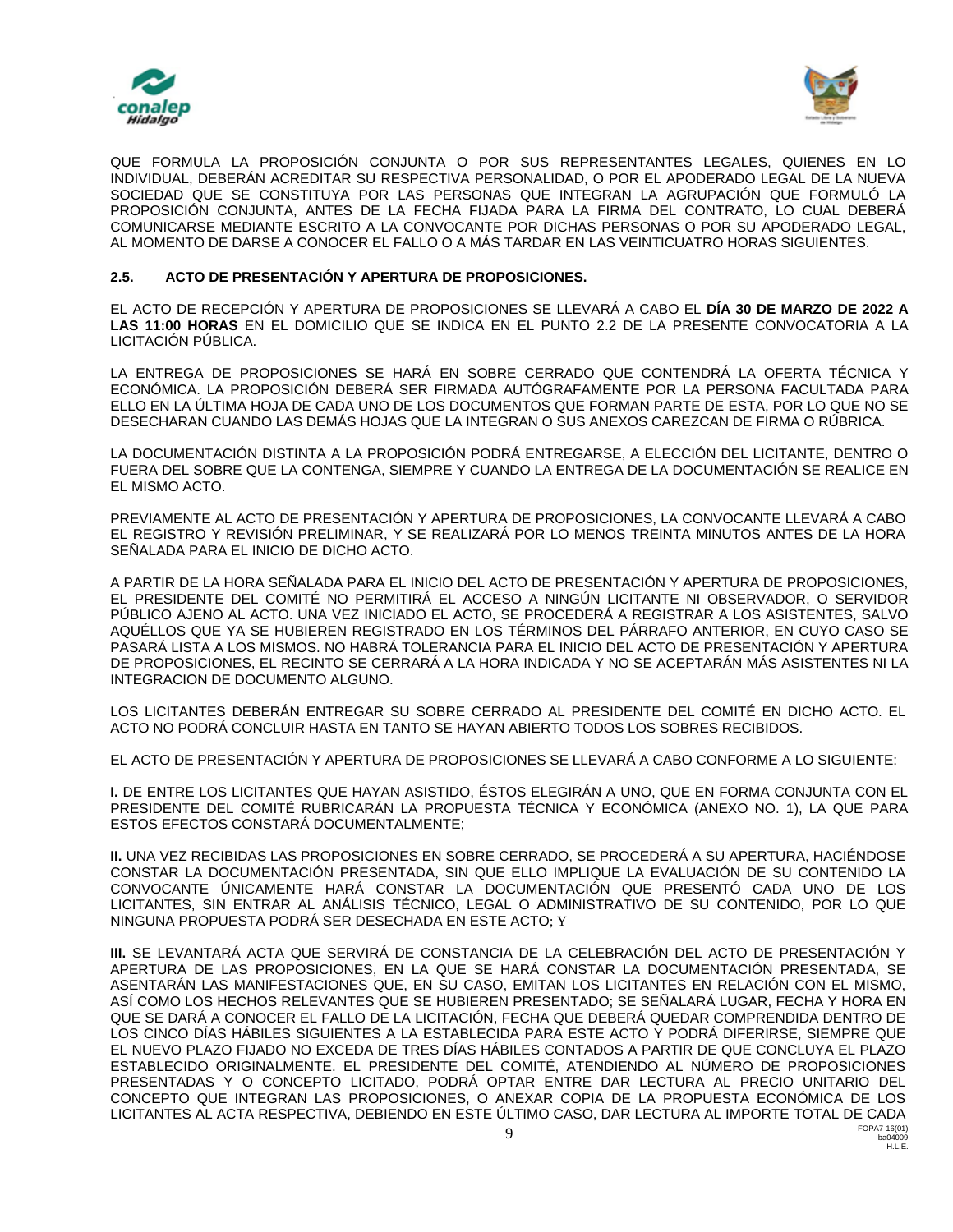



PROPOSICIÓN. EN AMBOS SUPUESTOS EL ANÁLISIS DETALLADO DE LAS PROPOSICIONES SE EFECTUARÁ POSTERIORMENTE POR LA CONVOCANTE, AL REALIZAR LA EVALUACIÓN DE ESTAS.

UNA VEZ RECIBIDAS LAS PROPOSICIONES EN LA FECHA, HORA Y LUGAR ESTABLECIDOS, ÉSTAS NO PODRÁN RETIRARSE O DEJARSE SIN EFECTO, POR LO QUE DEBERÁN CONSIDERARSE VIGENTES DENTRO DEL PROCEDIMIENTO DE LICITACIÓN PÚBLICA HASTA SU CONCLUSIÓN.

## **2.6. CRITERIOS PARA LA ADJUDICACIÓN DEL CONTRATO.**

LOS CRITERIOS QUE SE APLICARÁN PARA LA ADJUDICACIÓN DEL CONTRATO, SERÁN LOS SIGUIENTES:

**EL COLEGIO DE EDUCACION PROFESIONAL TECNICA DEL ESTADO DE HIDALGO** ADJUDICARÁ POR **CONCEPTO.**

PARA LA EVALUACIÓN DE LAS PROPOSICIONES, SE UTILIZARÁ EL MÉTODO DE EVALUACIÓN BINARIO, MEDIANTE EL CUAL SÓLO SE ADJUDICA A QUIEN CUMPLA LOS REQUISITOS ESTABLECIDOS Y OFERTE EL PRECIO SOLVENTE MÁS BAJO, SIEMPRE Y CUANDO ÉSTE RESULTE CONVENIENTE; SE EVALUARÁ AL MENOS LAS DOS PROPOSICIONES CUYO PRECIO RESULTE SER MÁS BAJO; DE NO RESULTAR ESTAS SOLVENTES, SE EVALUARÁN LAS QUE LES SIGAN EN PRECIO.

PARA DETERMINAR QUE UN PRECIO NO ES ACEPTABLE, AL MONTO DE CADA BIEN, SE LES SUMARÁ EL PORCENTAJE PREVISTO EN LA FRACCIÓN XXVI DEL ARTÍCULO 4 DE LA LEY. CUANDO ALGÚN PRECIO OFERTADO SEA SUPERIOR, ÉSTE SERÁ CONSIDERADO COMO NO ACEPTABLE.

EL PRECIO CONVENIENTE ÚNICAMENTE SE LLEVARÁ A CABO CUANDO SE REQUIERA ACREDITAR QUE UN PRECIO OFERTADO SE DESECHA PORQUE SE ENCUENTRA POR DEBAJO DEL PORCENTAJE DETERMINADO CONFORME A LA FRACCIÓN XXV DEL ARTÍCULO 4 DE LA LEY.

CUANDO SE DESECHE UNA PROPOSICIÓN POR CONSIDERAR QUE LOS PRECIOS NO SON CONVENIENTES O SE DETERMINE QUE SON NO ACEPTABLES, NO SE PODRÁ ADJUDICAR EL CONTRATO A LOS LICITANTES CUYAS PROPOSICIONES CONTENGAN DICHOS PRECIOS, DICHA DETERMINACIÓN SE INCORPORARÁ AL FALLO.

EN NINGÚN CASO EL CONVOCANTE O LOS LICITANTES PODRÁN SUPLIR O CORREGIR LAS DEFICIENCIAS DE LAS PROPOSICIONES PRESENTADAS

UNA VEZ HECHA LA EVALUACIÓN DE LAS PROPOSICIONES, EL CONTRATO SE ADJUDICARÁ AL LICITANTE CUYA OFERTA RESULTE SOLVENTE, PORQUE CUMPLE CON LOS REQUISITOS LEGALES, TÉCNICOS Y ECONÓMICOS ESTABLECIDOS EN ESTA CONVOCATORIA A LA LICITACIÓN, Y POR TANTO GARANTIZA EL CUMPLIMIENTO DE LAS OBLIGACIONES RESPECTIVAS.

EN CASO DE EXISTIR IGUALDAD DE CONDICIONES, SE DARÁ PREFERENCIA A LAS PERSONAS QUE INTEGRAN EL SECTOR DE MICRO, PEQUEÑAS Y MEDIANAS EMPRESAS.

DE SUBSISTIR EL EMPATE ENTRE LAS PERSONAS DEL SECTOR SEÑALADO, LA ADJUDICACIÓN SE EFECTUARÁ A FAVOR DEL LICITANTE QUE RESULTE GANADOR DEL SORTEO MANUAL POR INSACULACIÓN, PARA LO CUAL SERÁ CONVOCADO UN REPRESENTANTE DEL ÓRGANO INTERNO DE CONTROL DEL CONVOCANTE.

## **2.7. DESCALIFICACIÓN DEL LICITANTE.**

SERÁ CAUSA DE DESCALIFICACIÓN:

A) EL INCUMPLIMIENTO DE CUALQUIERA DE LOS REQUISITOS ESTABLECIDOS EN ESTA CONVOCATORIA A LA LICITACIÓN PÚBLICA;

B) EL LICITANTE QUE POR SÍ MISMO O A TRAVÉS DE INTERPÓSITA PERSONA, ADOPTE CONDUCTAS PARA QUE LOS SERVIDORES PÚBLICOS DEL CONVOCANTE INDUZCAN O ALTEREN LAS EVALUACIONES DE LAS PROPOSICIONES, EL RESULTADO DEL PROCEDIMIENTO, U OTROS ASPECTOS QUE LE OTORGUEN CONDICIONES MÁS VENTAJOSAS CON RELACIÓN A LOS DEMÁS PARTICIPANTES; Y

C) SI SE COMPRUEBA QUE ALGÚN LICITANTE HA ACORDADO CON OTRO U OTROS ELEVAR EL COSTO DEL BIEN, O CUALQUIER OTRO ACUERDO QUE TENGA COMO FIN OBTENER UNA VENTAJA SOBRE LOS DEMÁS LICITANTES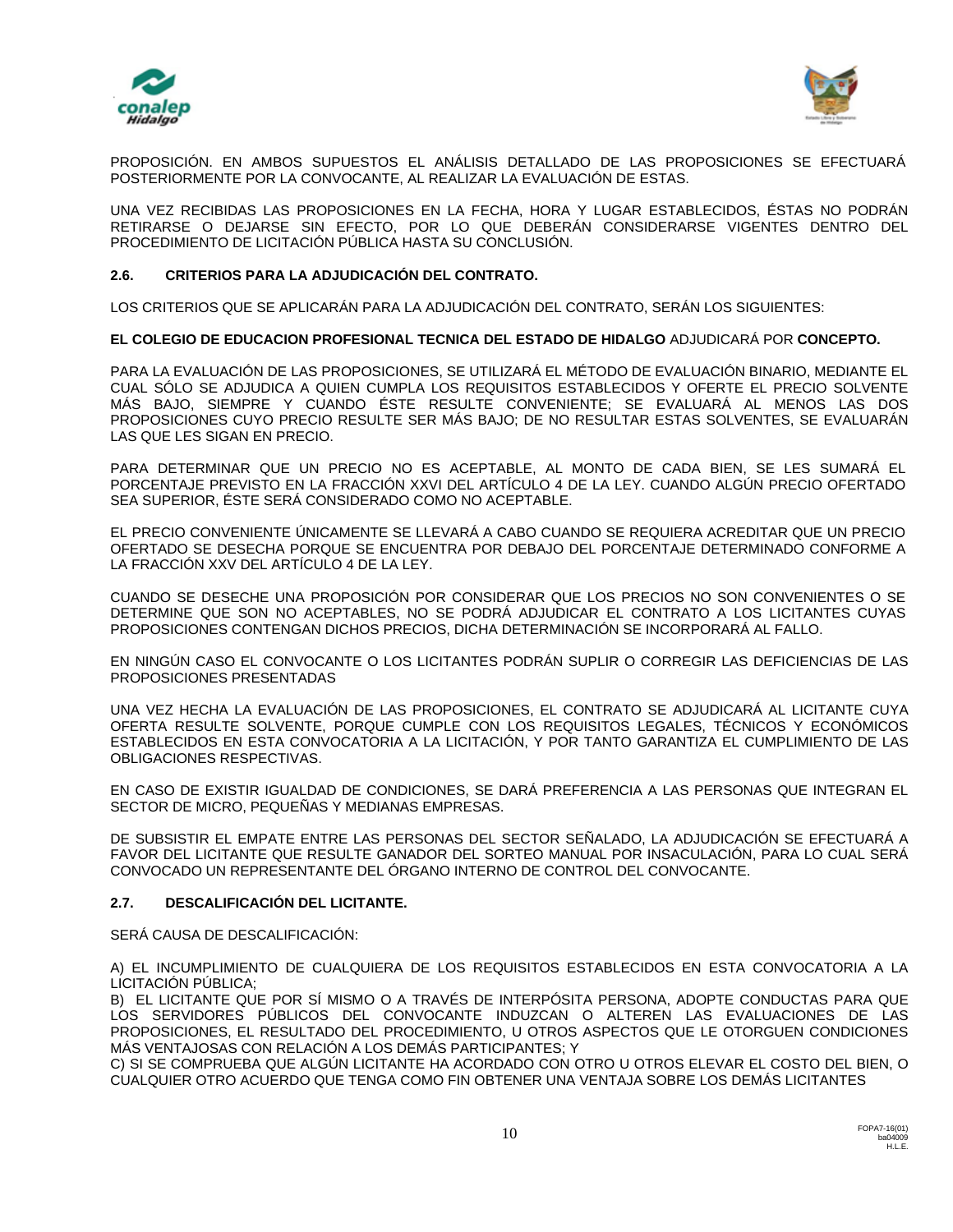



LAS CONDICIONES QUE TENGAN COMO PROPÓSITO FACILITAR LA PRESENTACIÓN DE LAS PROPOSICIONES Y AGILIZAR LA CONDUCCIÓN DE LOS ACTOS DE LA LICITACIÓN, ASÍ COMO CUALQUIER OTRO REQUISITO CUYO INCUMPLIMIENTO, POR SÍ MISMO, O DEFICIENCIA EN SU CONTENIDO NO AFECTE LA SOLVENCIA DE LAS PROPOSICIONES, NO SERÁN OBJETO DE EVALUACIÓN Y SE TENDRÁN POR NO ESTABLECIDAS. LA INOBSERVANCIA POR PARTE DE LOS LICITANTES RESPECTO A DICHAS CONDICIONES O REQUISITOS NO SERÁ MOTIVO PARA DESECHAR SUS PROPOSICIONES.

LOS REQUISITOS CUYO INCUMPLIMIENTO NO AFECTA LA SOLVENCIA DE LA PROPOSICIÓN SERÁN:

**I.** PROPONER UN PLAZO DE ENTREGA MENOR AL SOLICITADO, EN CUYO CASO, DE RESULTAR ADJUDICADO Y DE CONVENIR AL CONVOCANTE PUDIERA ACEPTARSE;

**II.** OMITIR ASPECTOS QUE PUEDAN SER CUBIERTOS CON INFORMACIÓN CONTENIDA EN LA PROPIA PROPUESTA TÉCNICA O ECONÓMICA;

**III.** UTILIZAR FORMATOS DISTINTOS A LOS ESTABLECIDOS, SIEMPRE QUE EN LOS MISMOS SE PROPORCIONE DE MANERA CLARA LA INFORMACIÓN REQUERIDA; Y

**IV.** CUALQUIER OTRO QUE NO TENGA POR OBJETO DETERMINAR LA SOLVENCIA DE LA PROPOSICIÓN PRESENTADA.

## **2.8. LICITACIÓN O CONCEPTO DESIERTO.**

LA LICITACIÓN O CONCEPTO SERÁN DECLARADAS DESIERTAS CUANDO:

- a) NO SE PRESENTE NINGUNA PROPOSICIÓN
- b) CUANDO LA TOTALIDAD DE LAS PROPOSICIONES PRESENTADAS NO REÚNAN LOS REQUISITOS SOLICITADOS; O
- c) LOS PRECIOS DEL BIEN OFERTADOS NO RESULTEN ACEPTABLES O CONVENIENTES.

## **2.9. CANCELACIÓN DE LA LICITACIÓN CONCEPTO.**

SE PODRÁ CANCELAR UNA LICITACIÓN, PARTIDAS O CONCEPTOS INCLUIDOS EN ÉSTA, CUANDO SE PRESENTE CASO FORTUITO; FUERZA MAYOR; EXISTAN CIRCUNSTANCIAS JUSTIFICADAS QUE EXTINGAN LA NECESIDAD PARA ADQUIRIR EL BIEN, O QUE DE CONTINUARSE CON EL PROCEDIMIENTO SE PUDIERA OCASIONAR UN DAÑO O PERJUICIO A LA PROPIA CONVOCANTE. LA DETERMINACIÓN DE DAR POR CANCELADA LA LICITACIÓN, PARTIDAS O CONCEPTOS, DEBERÁ PRECISAR EL ACONTECIMIENTO QUE MOTIVA LA DECISIÓN Y SERÁ SUSCRITA POR EL TITULAR DEL CONVOCANTE, LA CUAL SE HARÁ DEL CONOCIMIENTO DE LOS LICITANTES.

## **2.10. ACTO DE FALLO**

EL ACTO DE FALLO SE LLEVARÁ A CABO EL DÍA 3**1 DE MARZO DEL 2022, A LAS 12:00 HORAS** EN EL DOMICILIO QUE SE INDICA EN EL PUNTO 2.2 DE LA PRESENTE CONVOCATORIA A LA LICITACIÓN PÚBLICA.

SE DARÁ A CONOCER EL FALLO EN JUNTA PÚBLICA A LA QUE LIBREMENTE PODRÁN ASISTIR LOS LICITANTES QUE HUBIERAN PRESENTADO PROPOSICIÓN, ENTREGÁNDOSELES COPIA DE ESTE Y LEVANTÁNDOSE EL ACTA RESPECTIVA. ASIMISMO, EL CONTENIDO DEL FALLO SE DIFUNDIRÁ A TRAVÉS DE LA PÁGINA DE INTERNET DE LA CONVOCANTE. A LOS LICITANTES QUE NO HAYAN ASISTIDO A LA JUNTA PÚBLICA, SE LES ENVIARÁ POR CORREO ELECTRÓNICO UN AVISO INFORMÁNDOLES QUE EL ACTA DEL FALLO SE ENCUENTRA A SU DISPOSICIÓN A TRAVÉS DE LOS MEDIOS ANTES MENCIONADOS.

CON LA NOTIFICACIÓN DEL FALLO POR EL QUE SE ADJUDICA EL CONTRATO, LAS OBLIGACIONES DERIVADAS DE ÉSTE SERÁN EXIGIBLES, SIN PERJUICIO DE LA OBLIGACIÓN DE LAS PARTES DE FIRMARLO EN LA FECHA Y TÉRMINOS SEÑALADOS.

CONTRA EL FALLO PROCEDERÁ LA INCONFORMIDAD EN TÉRMINOS DEL TÍTULO OCTAVO, CAPÍTULO PRIMERO DE LA LEY.

FOPA7-16(01) CUANDO SE ADVIERTA EN EL FALLO LA EXISTENCIA DE UN ERROR ARITMÉTICO, MECANOGRÁFICO O DE CUALQUIER OTRA NATURALEZA, QUE NO AFECTE EL RESULTADO DE LA EVALUACIÓN REALIZADA POR EL CONVOCANTE, DENTRO DE LOS CINCO DÍAS HÁBILES SIGUIENTES A SU NOTIFICACIÓN Y SIEMPRE QUE NO SE HAYA FIRMADO EL CONTRATO, EL COMITÉ PROCEDERÁ A SU CORRECCIÓN, ACLARANDO O RECTIFICANDO EL MISMO, MEDIANTE EL ACTA ADMINISTRATIVA CORRESPONDIENTE, EN LA QUE SE HARÁN CONSTAR LOS MOTIVOS QUE LO ORIGINARON Y LAS RAZONES QUE SUSTENTAN SU ENMIENDA, HECHO QUE SE NOTIFICARÁ A LOS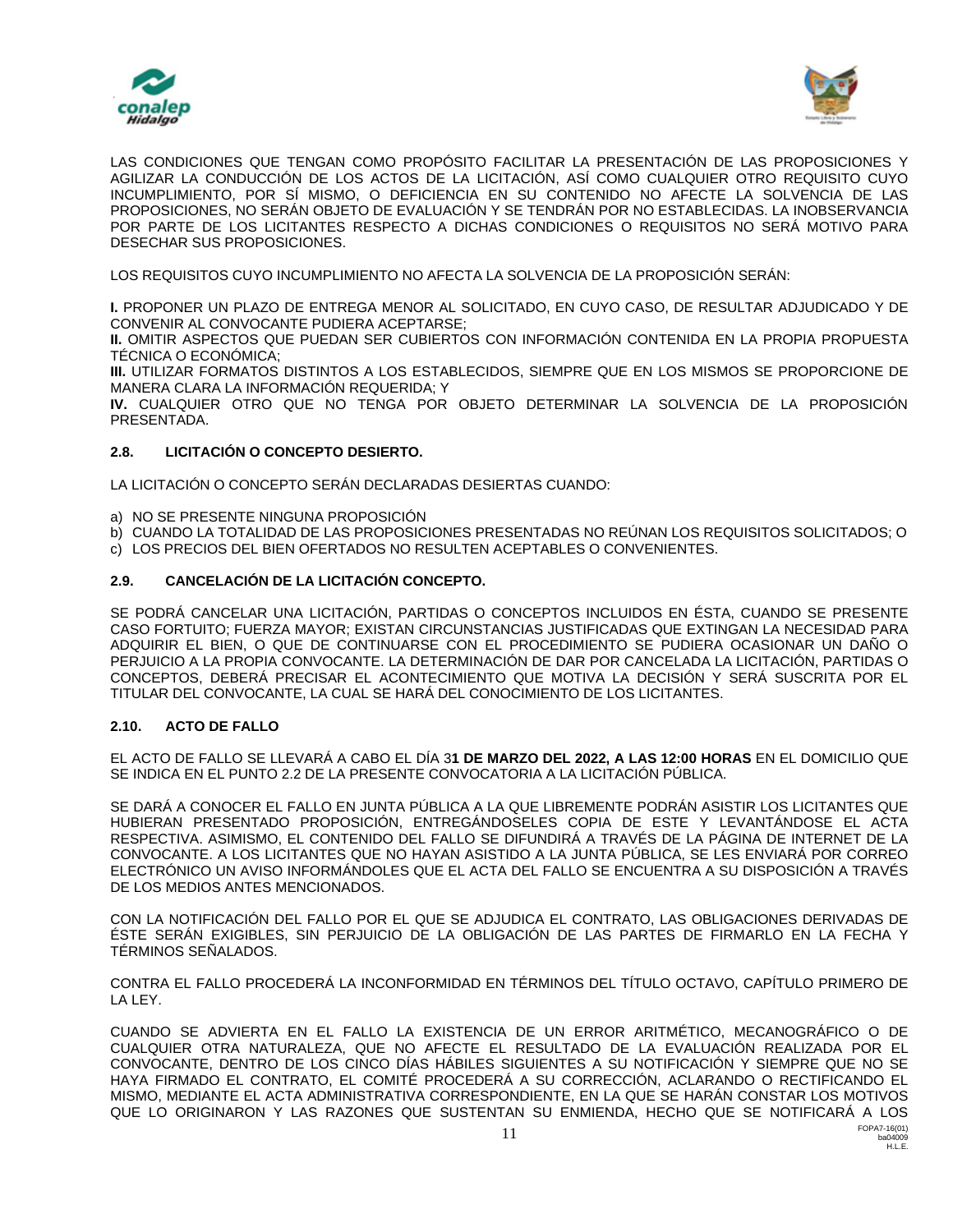



LICITANTES QUE HUBIERAN PARTICIPADO EN EL PROCEDIMIENTO DE CONTRATACIÓN, REMITIENDO COPIA DE LA MISMA AL ÓRGANO INTERNO DE CONTROL DEL ÁREA RESPONSABLE DE LA CONTRATACIÓN DENTRO DE LOS CINCO DÍAS HÁBILES POSTERIORES A LA FECHA DE SU FIRMA.

SI EL ERROR COMETIDO EN EL FALLO NO FUERA SUSCEPTIBLE DE CORRECCIÓN CONFORME A LO DISPUESTO EN EL PÁRRAFO ANTERIOR, EL COMITÉ DARÁ VISTA DE INMEDIATO A LA CONTRALORÍA O AL ÓRGANO INTERNO DE CONTROL, A EFECTO DE QUE EMITA LAS DIRECTRICES PARA SU REPOSICIÓN.

LAS PROPOSICIONES DESECHADAS PODRÁN SER DEVUELTAS A LOS LICITANTES QUE LO SOLICITEN, UNA VEZ TRANSCURRIDOS NOVENTA DÍAS NATURALES CONTADOS A PARTIR DE LA FECHA EN QUE SE DÉ A CONOCER EL FALLO, SALVO QUE EXISTA ALGUNA INCONFORMIDAD EN TRÁMITE, EN CUYO CASO LAS PROPOSICIONES DEBERÁN CONSERVARSE HASTA LA TOTAL CONCLUSIÓN DE LA INCONFORMIDAD E INSTANCIAS SUBSECUENTES; AGOTADOS DICHOS TÉRMINOS EL CONVOCANTE PROCEDERÁ A SU DESTRUCCIÓN EN TÉRMINOS DE LA LEY DE LA MATERIA.

## **3. FIRMA DEL CONTRATO**

LA CONVOCATORIA A LA LICITACIÓN, EL CONTRATO Y SUS ANEXOS SON LOS INSTRUMENTOS QUE VINCULAN A LAS PARTES EN SUS DERECHOS Y OBLIGACIONES. LAS ESTIPULACIONES QUE SE ESTABLEZCAN EN EL CONTRATO NO DEBERÁN MODIFICAR LAS CONDICIONES PREVISTAS EN LA CONVOCATORIA A LA LICITACIÓN Y SUS JUNTAS DE ACLARACIONES; EN CASO DE DISCREPANCIA, PREVALECERÁ LO ESTIPULADO EN ÉSTAS.

CON LA NOTIFICACIÓN DEL FALLO SERÁN EXIGIBLES LOS DERECHOS Y OBLIGACIONES ESTABLECIDOS EN LAS BASES DE LA LICITACIÓN Y OBLIGARÁN A LA PERSONA A QUIEN SE HAYA ADJUDICADO, A FIRMAR EL CONTRATO EN LA FECHA, HORA Y LUGAR PREVISTOS. ASIMISMO, CON LA NOTIFICACIÓN DEL FALLO SE REALIZARÁ LA REQUISICIÓN DEL BIEN.

LOS DERECHOS Y OBLIGACIONES QUE SE DERIVEN DE LOS CONTRATOS NO PODRÁN SER CEDIDOS POR EL PROVEEDOR A FAVOR DE CUALQUIER OTRA PERSONA FÍSICA O MORAL, CON EXCEPCIÓN DE LOS DERECHOS DE COBRO EN CUYO CASO DEBERÁ CONTAR CON EL CONSENTIMIENTO ESCRITO DEL CONVOCANTE.

PREVIO A LA FIRMA DEL CONTRATO, EL LICITANTE A QUIEN SE LE ADJUDIQUE EL MISMO DEBERÁ PRESENTAR PARA SU COTEJO, ORIGINAL O COPIA CERTIFICADA DE LOS SIGUIENTES DOCUMENTOS:

I. TRATÁNDOSE DE PERSONA MORAL, TESTIMONIO DE LA ESCRITURA PÚBLICA EN LA QUE CONSTE QUE FUE CONSTITUIDA CONFORME A LAS LEYES MEXICANAS Y QUE TIENE SU DOMICILIO EN EL TERRITORIO NACIONAL, DEBIDAMENTE INSCRITA EN EL INSTITUTO DE LA FUNCIÓN REGISTRAL;

II. TRATÁNDOSE DE PERSONA FÍSICA, COPIA CERTIFICADA DEL ACTA DE NACIMIENTO O, EN SU CASO, CARTA DE NATURALIZACIÓN RESPECTIVA, EXPEDIDA POR LA AUTORIDAD COMPETENTE, ASÍ COMO LA DOCUMENTACIÓN CON LA QUE ACREDITE TENER SU DOMICILIO LEGAL EN EL TERRITORIO NACIONAL Y COPIA DE IDENTIFICACIÓN OFICIAL;

III. REGISTRO EN EL PADRÓN DE PROVEEDORES CON LA CLASIFICACIÓN CORRESPONDIENTE AL OBJETO DE LA CONTRATACIÓN; Y

IV. COPIA DE LA CÉDULA DEL REGISTRO FEDERAL DE CONTRIBUYENTES.

## **3.1. GARANTÍAS**

LOS PROVEEDORES QUE PRESENTEN PROPOSICIONES O CELEBREN LOS CONTRATOS, DEBERÁN GARANTIZAR: **I.** LA SERIEDAD DE LA FORMALIZACIÓN DE LA PROPUESTA. EL PORCENTAJE DE ESTA GARANTÍA SERÁ DEL CINCO POR CIENTO DE LA PROPOSICIÓN DEL PROVEEDOR;

**II.** EL CUMPLIMIENTO DE LOS CONTRATOS. ESTA GARANTÍA SERÁ DEL DIEZ POR CIENTO DEL MONTO TOTAL DEL CONTRATO.

LA GARANTÍA DE SERIEDAD PREVISTA EN ESTE APARTADO SE PRESENTARÁ AL MOMENTO DE LLEVAR A CABO LA PRESENTACIÓN Y APERTURA DE PROPOSICIONES; LA DE ANTICIPO SE PRESENTARÁ PREVIAMENTE A LA ENTREGA DE ÉSTE, A MÁS TARDAR EN LA FECHA ESTABLECIDA EN EL CONTRATO Y LA DE CUMPLIMIENTO DEL CONTRATO DEBERÁ PRESENTARSE A MÁS TARDAR DENTRO DE LOS TRES DÍAS HÁBILES SIGUIENTES A LA FIRMA DE ESTE, SALVO QUE LA PRESTACIÓN DEL SERVICIO SE REALICE DENTRO DEL CITADO PLAZO.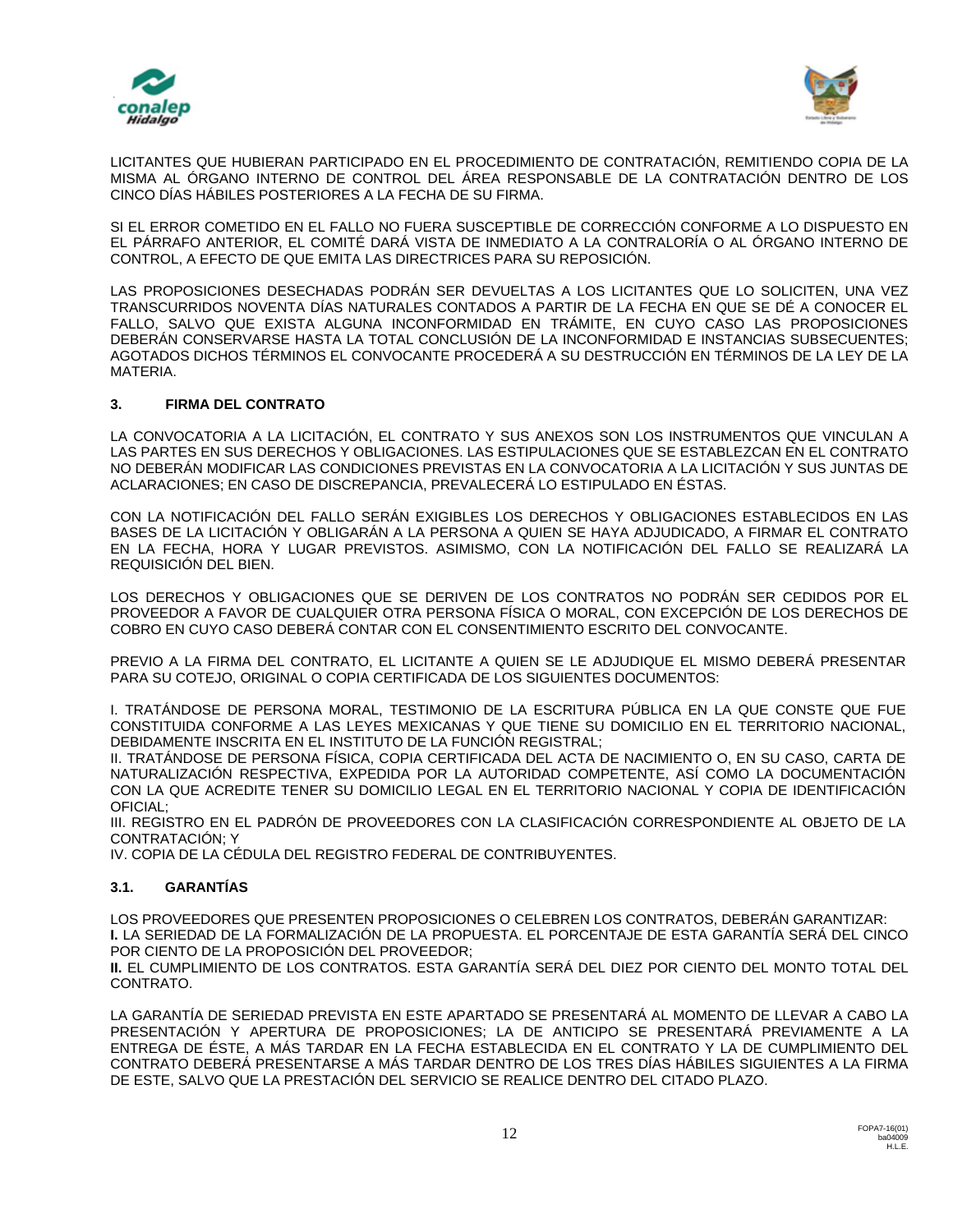



EL PROVEEDOR SELECCIONADO SE OBLIGA A SUJETARSE A LOS TÉRMINOS, LINEAMIENTOS, PROCEDIMIENTOS Y REQUISITOS QUE ESTABLECE LA LEY DE ADQUISICIONES, ARRENDAMIENTOS Y SERVICIOS DEL SECTOR PÙBLICO DEL ESTADO DE HIDALGO, CRITERIOS, LINEAMIENTOS EMITIDOS POR LA SECRETARÍA DE CONTRALORÍA Y DEMÁS DISPOSICIONES QUE LE SEAN APLICABLES.

CUANDO SE MODIFIQUE EL MONTO, PLAZO O VIGENCIA DEL CONTRATO DEBERÁ AJUSTARSE LA GARANTÍA OTORGADA.

## **3.2. PENAS CONVENCIONALES.**

EN CASO DE INCUMPLIMIENTO EN LA ENTREGA DEL BIEN, EL PROVEEDOR DEBERÁ REINTEGRAR LOS ANTICIPOS QUE HAYA RECIBIDO MÁS LOS INTERESES CORRESPONDIENTES. LOS CARGOS SE CALCULARÁN SOBRE EL MONTO DEL ANTICIPO NO AMORTIZADO Y SE COMPUTARÁN POR DÍAS NATURALES, DESDE LA FECHA DE SU ENTREGA, HASTA LA FECHA EN QUE SE PONGAN EFECTIVAMENTE LAS CANTIDADES A DISPOSICIÓN DEL CONVOCANTE.

TRATÁNDOSE DE EXCESO EN LOS PAGOS QUE HAYA RECIBIDO EL PROVEEDOR, ÉSTE DEBERÁ REINTEGRAR LOS MISMOS, CONFORME A LO SEÑALADO EN EL PÁRRAFO ANTERIOR.

EN CASO DE RESCISIÓN DEL CONTRATO, EL PROVEEDOR DEBERÁ REINTEGRAR EL ANTICIPO Y, EN SU CASO, LOS PAGOS PROGRESIVOS QUE HAYA RECIBIDO MÁS LOS INTERESES PACTADOS EN EL CONTRATO. LOS INTERESES SE CALCULARÁN SOBRE EL MONTO DEL ANTICIPO NO AMORTIZADO, PAGOS PROGRESIVOS EFECTUADOS Y SE COMPUTARÁN POR DÍAS NATURALES DESDE LA FECHA DE SU ENTREGA HASTA LA FECHA EN QUE SE PONGAN EFECTIVAMENTE LAS CANTIDADES A DISPOSICIÓN DEL CONVOCANTE.

LA PRESTACIÓN EXTEMPORÁNEA DEL SERVICIO, SE PENALIZARÁ CON EL 3 (TRES) AL MILLAR POR CADA DÍA NATURAL DE DEMORA SOBRE EL IMPORTE DE LOS SERVICIOS Y SERÁN DETERMINADOS EN RAZÓN DE LOS SERVICIOS NO PRESTADOS OPORTUNAMENTE A PARTIR DE LA FECHA LÍMITE SEÑALADA PARA LA PRESTACIÓN.

LOS PROVEEDORES, ESTÁN OBLIGADOS A RESPONDER DE LOS DEFECTOS Y VICIOS OCULTOS DE LOS BIENES, ASÍ COMO DE CUALQUIER OTRA RESPONSABILIDAD EN QUE HUBIEREN INCURRIDO, EN LOS TÉRMINOS SEÑALADOS EN EL CONTRATO Y EL CÓDIGO CIVIL PARA EL ESTADO DE HIDALGO.

LOS PROVEEDORES CUBRIRÁN LAS CUOTAS COMPENSATORIAS QUE, CONFORME A LA LEY DE LA MATERIA, PUDIEREN ESTAR SUJETAS LAS IMPORTACIONES DE BIENES OBJETO DEL CONTRATO Y EN ESTOS CASOS, NO PROCEDERÁN INCREMENTOS A LOS PRECIOS PACTADOS, NI CUALQUIER OTRA MODIFICACIÓN AL CONTRATO.

EL CONVOCANTE POR CONDUCTO DEL SERVIDOR PÚBLICO QUE SUSCRIBIÓ EL CONTRATO RESPECTIVO, RESCINDIRÁ ADMINISTRATIVAMENTE EL CONTRATO EN CASO DE INCUMPLIMIENTO DE LAS OBLIGACIONES A CARGO DEL PROVEEDOR. SI PREVIAMENTE A LA CONCLUSIÓN DEL PROCEDIMIENTO DE RESCISIÓN DEL CONTRATO, SE HICIERE ENTREGA DEL BIEN, EL PROCEDIMIENTO INICIADO QUEDARÁ SIN EFECTO, PREVIA ACEPTACIÓN Y VERIFICACIÓN DEL CONVOCANTE DE QUE CONTINÚA VIGENTE LA NECESIDAD DE ESTOS, APLICANDO, EN SU CASO, LAS PENAS CONVENCIONALES POR EL RETRASO.

ESTOS PROCEDIMIENTOS ADMINISTRATIVOS, SERÁN SIN PERJUICIO DE LAS ACCIONES QUE JUDICIALMENTE SE HAGAN VALER ANTE LOS TRIBUNALES COMPETENTES.

## **4. INCONFORMIDADES**

LA INCONFORMIDAD DEBERÁ PRESENTARSE POR ESCRITO, DIRECTAMENTE EN LAS OFICINAS DEL ÓRGANO INTERNO DE CONTROL DEL COLEGIO DE EDUCACION PROFESIONAL TECNICA DEL ESTADO DE HIDALGO) UBICADAS EN: CIRCUITO EX HACIENDA DE LA CONCEPCION LOTE 17, SAN JUAN TILCUAUTLA, MPIO. SAN AGUSTIN TLAXIACA HGO. C.P 42160, O BIEN EN LA SECRETARÍA DE CONTRALORÍA, UBICADAS EN CAMINO REAL DE LA PLATA NO.301, FRACCIONAMIENTO ZONA PLATEADA. C.P 42084, PACHUCA DE SOTO, HIDALGO, O A TRAVÉS DE LOS MEDIOS ELECTRÓNICOS QUE MEDIANTE DISPOSICIONES DE CARÁCTER ADMINISTRATIVO ESTABLEZCA LA CONTRALORÍA, DE ACUERDO CON LO DISPUESTO EN EL ARTÍCULO 88 DE LA LEY.

**NOTA: MEDIANTE EL ACUERDO QUE CONTIENE EL PROTOCOLO DE ACTUACIÓN DE LOS SERVIDORES PÚBLICOS QUE INTERVIENEN EN CONTRATACIONES PÚBLICAS, OTORGAMIENTO Y PRORROGA DE LICENCIAS, PERMISOS,**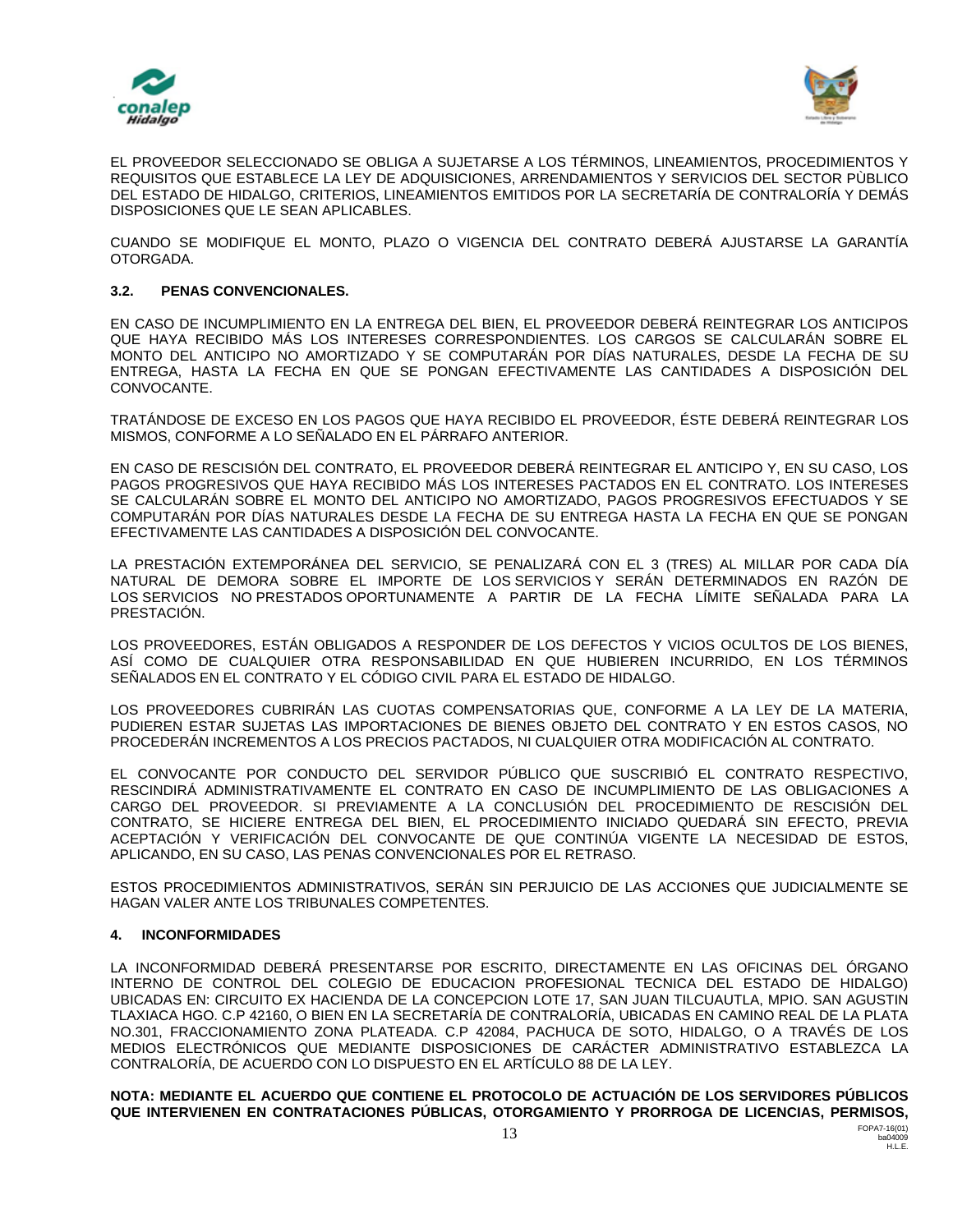



**AUTORIZACIONES Y CONCESIONES PARA EL ESTADO DE HIDALGO, Y DE ACUERDO AL PROCEDIMIENTO QUE MARCA EL COMITÉ DE ADQUISICIONES, ARRENDAMIENTOS Y SERVICIOS DEL SECTOR PÚBLICO DE LA CONVOCANTE, SE HACE DEL CONOCIMIENTO A LOS LICITANTES, QUE A FIN DE PROMOVER LAS MEJORES PRÁCTICAS EN MATERIA DE COMBATE A LA CORRUPCIÓN Y PREVENCIÓN DE CONFLICTOS DE INTERÉS, ESTA Y TODAS LAS REUNIONES, VISITAS, Y ACTOS PÚBLICOS PARA CONTRATACIONES SUJETAS A LA LEY DE ADQUISICIONES, ARRENDAMIENTOS Y SERVICIOS DEL SECTOR PÚBLICO DEL ESTADO DE HIDALGO, DEBERÁN SER VIDEO GRABADAS EN LOS PROCEDIMIENTOS CORRESPONDIENTES A LA LICITACIÓN PÚBLICA EN SUS ETAPAS DE JUNTA DE ACLARACIONES, APERTURA Y PRESENTACIÓN DE PROPOSICIONES Y ACTO DE FALLO, ASÍ COMO EL MOMENTO DE LA FIRMA DEL CONTRATO, ENTREGA DE FIANZAS, Y ENTREGA DE LOS BIENES Y SERVICIOS.**

**EL COMITÉ**

**SECRETARIO** 

GERMAN HERNÁNDEZ PÉREZ

\_\_\_\_\_\_\_\_\_\_\_\_\_\_\_\_\_\_\_\_\_\_\_\_\_\_\_\_ ARMANDO HERNANDEZ TELLO PRESIDENTE DEL CONALEP HIDALGO

PRESIDENTE

DEL CONALEP HIDALGO

\_\_\_\_\_\_\_\_\_\_\_\_\_\_\_\_\_\_\_\_\_\_\_\_\_\_\_\_

DIRECTOR DE ADMINISTRACION DE LOS RECURSOS

ASESOR

VOCAL

\_\_\_\_\_\_\_\_\_\_\_\_\_\_\_\_\_\_\_\_\_\_\_\_\_\_\_\_\_\_\_\_\_\_\_\_\_\_\_ LIC. SUSANA ENCARNACIÓN CORTES ÁREA JURÍDICA DE CONALEP HIDALGO

\_\_\_\_\_\_\_\_\_\_\_\_\_\_\_\_\_\_\_\_\_\_\_\_\_\_\_\_ MARIA GUADALUPE ORTIZ ARTEAGA DIRECTORA DE PLANEACIÓN Y EVALUACIÓN DEL CONALEP HIDALGO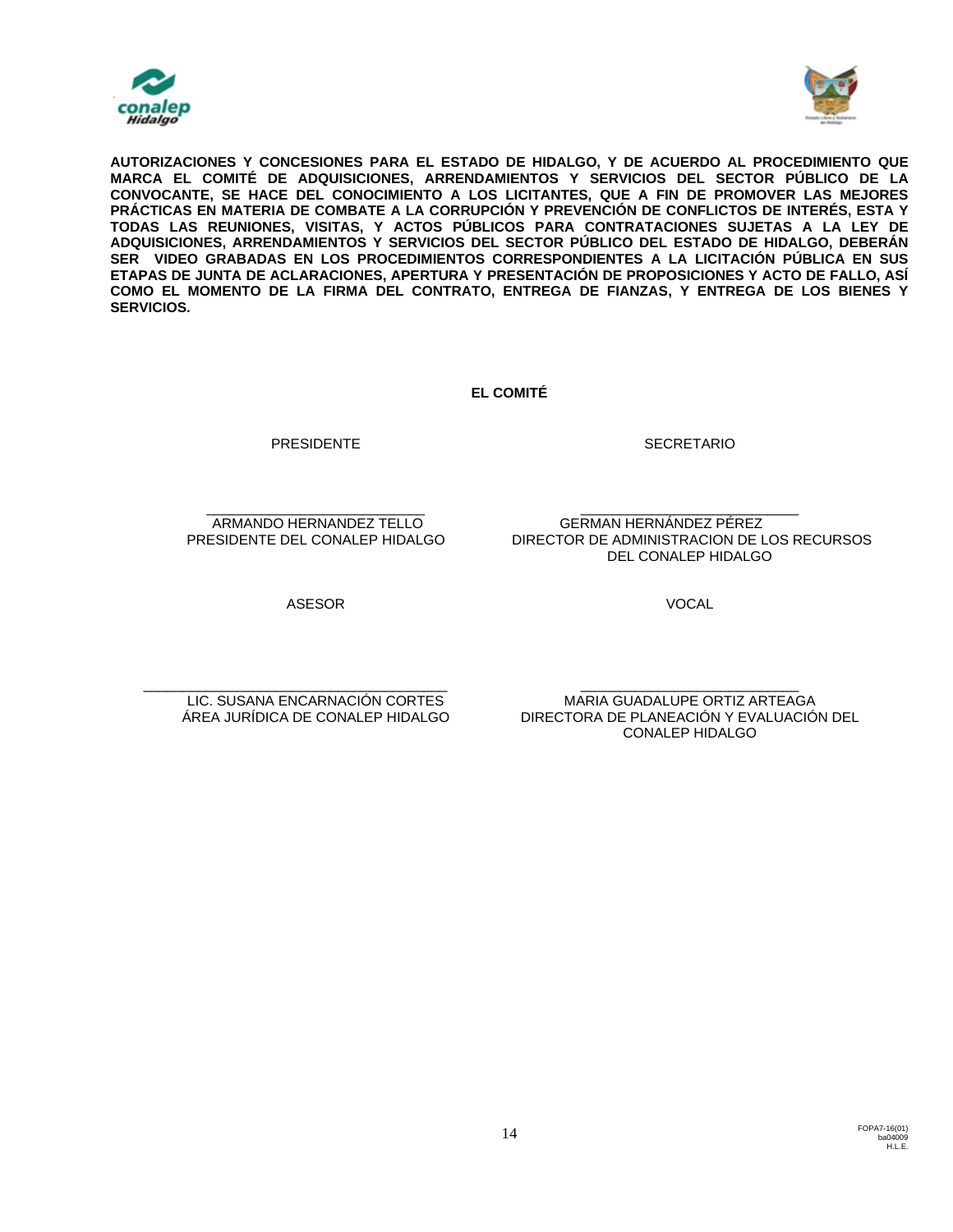



## **ANEXO N° 1**

## **COLEGIO DE EDUCACION PROFESIONAL TECNICA DEL ESTADO DE HIDALGO**

## **SEGUNDO PROCEDIMIENTO DE LICITACIÓN PÚBLICA NACIONAL Nº CONALEPH541 06/2022**

#### SAN AGUSTIN TLAXIACA A 21 DE MARZO DE 2022.

#### **ADQUISICION DE COMBUSTIBLE A TRAVES DE TARJETAS INTELIGENTES**

| <b>CONCEPTO</b> | <b>DESCRIPCIÓN</b>                                                                                                                                                                                                                                                                                                                                                                                                                                                                                                                                                                                                                                                                                                                                                                  | <b>UNIDAD DE</b><br><b>MEDIDA</b> | <b>COSTO</b><br><b>SIN IVA</b> | <b>COSTO CON IVA</b>    | <b>TOTAL</b> |
|-----------------|-------------------------------------------------------------------------------------------------------------------------------------------------------------------------------------------------------------------------------------------------------------------------------------------------------------------------------------------------------------------------------------------------------------------------------------------------------------------------------------------------------------------------------------------------------------------------------------------------------------------------------------------------------------------------------------------------------------------------------------------------------------------------------------|-----------------------------------|--------------------------------|-------------------------|--------------|
| <b>UNICO</b>    | <b>CONTRATO ABIERTO</b><br>ADQUISCION DE COMBUSTIBLE A TRAVES DE TARJETAS INTELIGENTES<br>- 16 TARJETAS INTELIGENTES<br>- NIP EN CADA UNA DE SUS TARJETAS<br>- TARJETAS PERSONALIZADAS POR CADA VEHICULO AUTORIZADO<br>- MONEDERO ELECTRONICO<br>-SISTEMA DE MONITOREO DE GASTO DE COMBUSTIBLE (NÚMERO DE<br>PLACAS, BITACORA DE CARGAS DE UNIDADES POR ESTACIONES DE<br>RENDIMIENTO DE KILOMETRAJE SOBRE LITROS.<br>SERVICIO.<br>KILOMETRAJE INICIAL, KILOMETRAJE FINAL, LUGAR, FECHA, HORA,<br>USUARIO, TIPO DE COMBUSTIBLE, PRECIO UNITARIO, MONTO EN<br>PESOS, MONTO EN LITROS Y ESTACIÓN CORRESPONDIENTE A LA CARGA<br>REALIZADA.<br>-REALIZAR TRANSACCIONES EN LÍNEA<br>-REPORTE EXPORTABLES A EXCEL<br>-CONSULTA DE SALDOS Y MOVIMIENTOS<br>- COBERTURA EN TODA LA REPUBLICA | <b>BIEN</b>                       |                                |                         |              |
|                 |                                                                                                                                                                                                                                                                                                                                                                                                                                                                                                                                                                                                                                                                                                                                                                                     |                                   |                                | <b>Subtotal</b>         |              |
|                 |                                                                                                                                                                                                                                                                                                                                                                                                                                                                                                                                                                                                                                                                                                                                                                                     |                                   |                                | Cargo<br>administrativo |              |
|                 |                                                                                                                                                                                                                                                                                                                                                                                                                                                                                                                                                                                                                                                                                                                                                                                     |                                   |                                | I.V.A.                  |              |
|                 |                                                                                                                                                                                                                                                                                                                                                                                                                                                                                                                                                                                                                                                                                                                                                                                     |                                   |                                | Total                   |              |

MONTO MAXIMO: \$270,345.00 (DOSCIENTOS SETENTA MIL TRESCIENTOS CUARENTA Y CINCO PESOS 00/100 M.N) MONTOS MINIMOS: \$216,000.00 (DOSCIENTOS DIECISÉIS MIL PESOS 00/100 M.N).

- PRESENTAR DIRECTORIO VIGENTE, EN MEDIO ELECTRÓNICO, DICHO DIRECTORIO DEBERÁ CONTENER COMO MÍNIMO EL NÚMERO DE LA ESTACIÓN AFILIADA; DOMICILIO Y MUNICIPIO, EN DONDE SE ENCUENTRA UBICADA DICHA ESTACIÓN.
- PRESENTAR MUESTRA FISICA DE LAS TARJETAS INTELIGENTES (COMBUSTIBLE) EN EL SOBRE ÚNICO.
- GARANTIZAR LA VIDA ÚTIL DE LAS TARJETAS DURANTE EL PERIODO DE LA CONTRATACIÓN, LA SUSTITUCIÓN EN CASO DE DETERIORO, SERÁ SIN COSTO PARA EL CONALEP.
- LA PROPUESTA QUE EMITA CADA LICITANTE INCLUIRA TODOS LOS CARGOS QUE HARÁ POR LA EMISIÓN DE LAS MISMAS Y OPERACIÓN DEL SUMINISTRO DE COMBUSTIBLE EN EL ENTENDIDO QUE NO SE RECONOCERÁ NINGÚN OTRO DIFERENTE QUE NO HUBIERE SIDO CONSIDERADO.

**NOTA: LOS LICITANTES PARTICIPANTES DEBERÁN RESPETAR LO SOLICITADO Y AJUSTARSE A LAS CARACTERÍSTICAS TÉCNICAS EN ESTE ANEXO.** 

**INDICARÁN EN SU OFERTA LOS SIGUIENTES DATOS:**

**CONDICIONES DE PAGO:\_\_\_\_\_\_\_\_\_\_\_\_\_\_\_\_\_\_** 

**VIGENCIA DE LA COTIZACIÓN: \_\_\_\_\_\_\_\_\_\_\_\_\_\_\_**

PLAZO Y CONDICIONES DE ENTREGA:

**GARANTÍA DEL BIEN:\_\_\_\_\_\_\_\_\_\_\_\_\_\_\_\_\_\_**

LUGAR DE ENTREGA: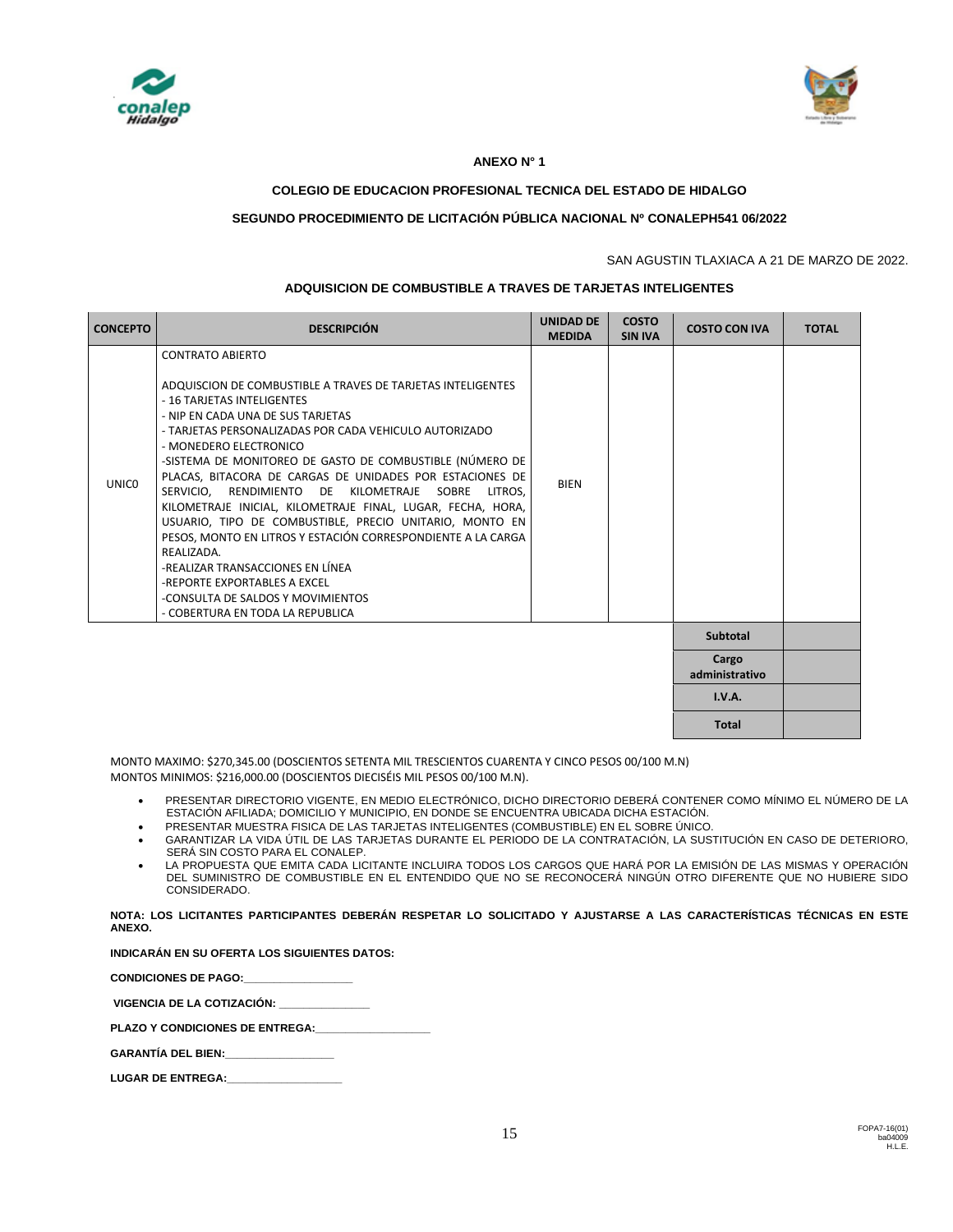



## **ANEXO Nº 2**

## **REPRESENTACIÓN LEGAL**

## **COLEGIO DE EDUCACION PROFESIONAL TECNICA DEL ESTADO DE HIDALGO**

## **SEGUNDO PROCEDIMIENTO DE LICITACIÓN PÚBLICA NACIONAL Nº CONALEPH541 06/2022**

(Nombre) , manifiesto bajo protesta de decir verdad, que los datos aquí asentados, son ciertos y han sido debidamente verificados, así como que cuento con facultades suficientes para suscribir la proposición en la presente Licitación Pública, a nombre y representación de:

| Registro Federal de Contribuyentes:                                                                                       |                                       |  |  |  |  |  |  |  |
|---------------------------------------------------------------------------------------------------------------------------|---------------------------------------|--|--|--|--|--|--|--|
| CURP:                                                                                                                     |                                       |  |  |  |  |  |  |  |
| Domicilio.-                                                                                                               |                                       |  |  |  |  |  |  |  |
| Calle y Número:                                                                                                           |                                       |  |  |  |  |  |  |  |
| Colonia:                                                                                                                  | Delegación o Municipio:               |  |  |  |  |  |  |  |
| Código Postal:                                                                                                            | Entidad Federativa:                   |  |  |  |  |  |  |  |
| Teléfonos:                                                                                                                | Fax:                                  |  |  |  |  |  |  |  |
| Correo Electrónico:                                                                                                       |                                       |  |  |  |  |  |  |  |
| No. de la Escritura Pública en la que consta su acta constitutiva:<br>Fecha:                                              |                                       |  |  |  |  |  |  |  |
| Nombre, Número y Lugar del Notario Público ante el cual se dio fe de la misma:                                            |                                       |  |  |  |  |  |  |  |
| Inscrita en el Instituto de la Función Registral, bajo el nº. __ tomo -_ libro --, sección ---, fecha -----------------en |                                       |  |  |  |  |  |  |  |
| Relación de Accionistas.-<br>Apellido Paterno:                                                                            | Apellido Materno:<br>Nombre(s):       |  |  |  |  |  |  |  |
| Descripción del Objeto Social:                                                                                            |                                       |  |  |  |  |  |  |  |
| Reformas al Acta Constitutiva:                                                                                            |                                       |  |  |  |  |  |  |  |
| Nombre del Apoderado o Representante:                                                                                     |                                       |  |  |  |  |  |  |  |
| Datos del documento mediante el cual acredita su personalidad y facultades.-                                              |                                       |  |  |  |  |  |  |  |
| Escritura Pública Número:<br>Fecha:                                                                                       |                                       |  |  |  |  |  |  |  |
| Nombre, Número y Lugar del Notario Público ante el cual se otorgó:                                                        |                                       |  |  |  |  |  |  |  |
|                                                                                                                           | del 202_<br>$de \qquad \qquad$<br>a a |  |  |  |  |  |  |  |

Protesto lo necesario.

\_\_\_\_\_\_\_\_\_\_\_\_\_\_\_\_\_\_\_\_\_\_\_\_\_\_\_\_\_\_\_\_\_\_\_\_\_\_\_\_\_ **Nombre y Firma del Representante Legal**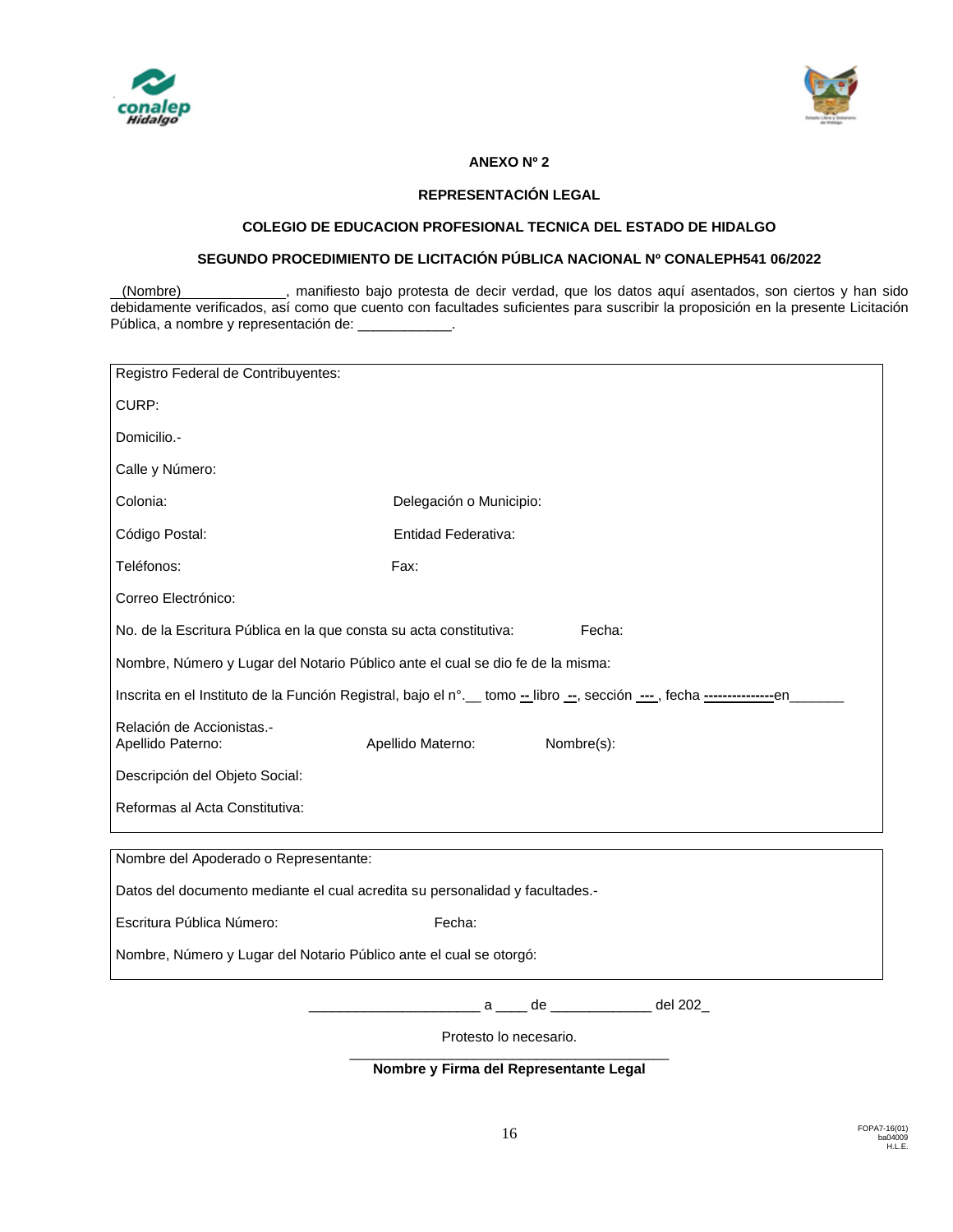



# **ANEXO Nº 3**

# **DECLARACIÓN DE INTEGRIDAD**

# **COLEGIO DE EDUCACION PROFESIONAL TECNICA DEL ESTADO DE HIDALGO**

# **SEGUNDO PROCEDIMIENTO DE LICITACIÓN PÚBLICA NACIONAL Nº CONALEPH541 06/2022**

LUGAR Y FECHA

NOMBRE DE LA CONVOCANTE

EN MI CARÁCTER DE REPRESENTANTE LEGAL DE \_\_\_\_\_\_\_\_\_\_\_\_\_\_\_\_\_\_\_\_\_\_\_\_, POR MEDIO DEL PRESENTE Y BAJO PROTESTA DE DECIR VERDAD, MANIFIESTO QUE LA EMPRESA A LA CUAL REPRESENTO, POR SÍ MISMA O A TRAVÉS DE INTERPÓSITA PERSONA, SE ABSTENDRÁ DE ADOPTAR CONDUCTAS PARA QUE LOS SERVIDORES PÚBLICOS DEL CONVOCANTE, INDUZCAN O ALTEREN LAS EVALUACIONES DE LAS PROPOSICIONES, EL RESULTADO DEL PROCEDIMIENTO, U OTROS ASPECTOS QUE OTORGUEN CONDICIONES MÁS VENTAJOSAS CON RELACIÓN A LOS DEMÁS PARTICIPANTES.

SIN OTRO PARTICULAR, LE REITERO LA SEGURIDAD DE MI MÁS ALTA Y DISTINGUIDA CONSIDERACIÓN.

A T E N T A M E N T E

NOMBRE DEL LICITANTE.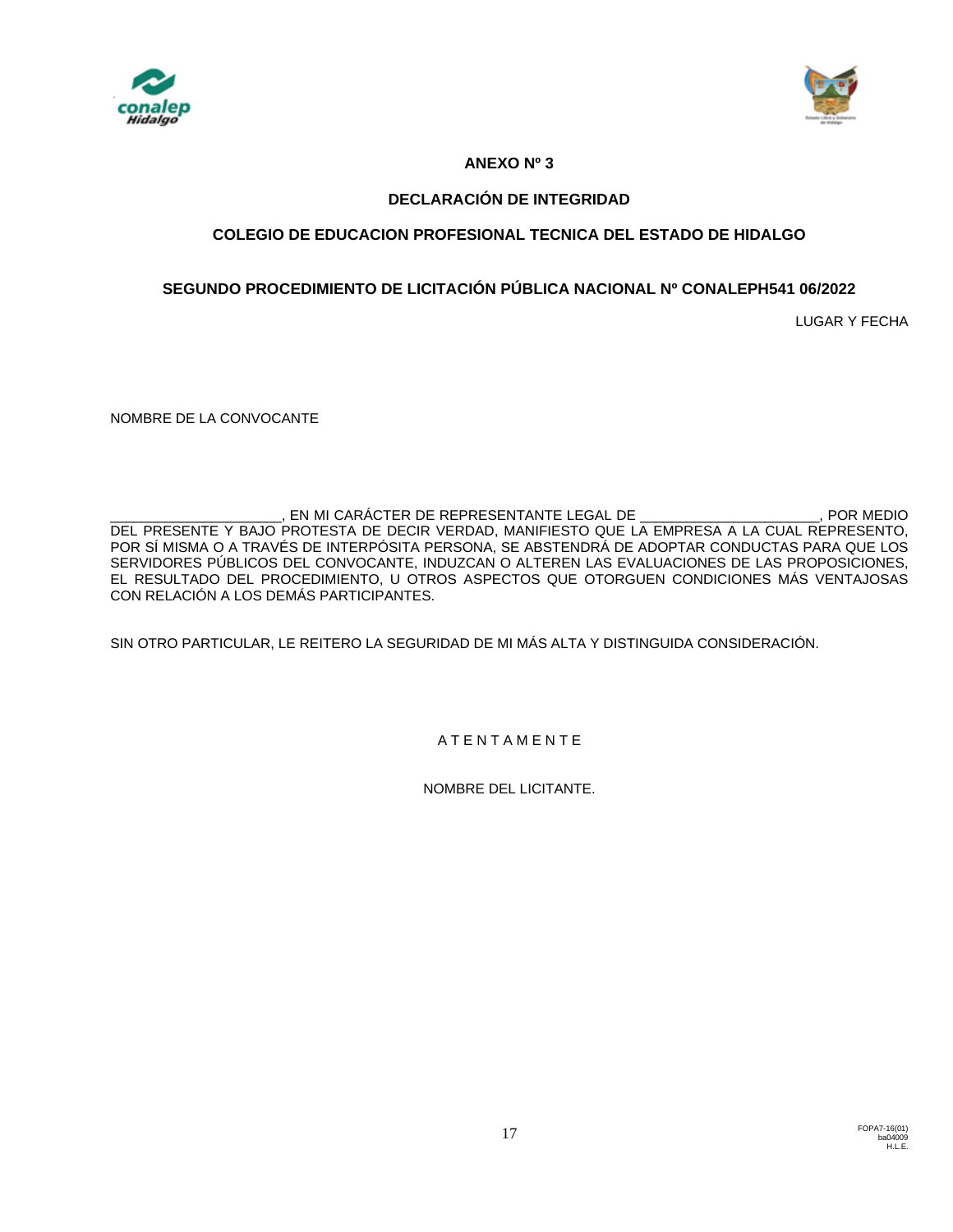



## **ANEXO N° 4**

## **COLEGIO DE EDUCACION PROFESIONAL TECNICA DEL ESTADO DE HIDALGO**

#### SEGUNDO PROCEDIMIENTO DE LICITACIÓN PÚBLICA NACIONAL **Nº CONALEPH541 06/2022**

#### **FORMATO QUE DEBERÁN PRESENTAR LOS LICITANTES QUE PARTICIPEN EN EL PROCEDIMIENTO DE CONTRATACION, EN CASO DE EXISTIR IGUALDAD DE CONDICIONES, SE DARÁ PREFERENCIA A LAS PERSONAS QUE INTEGREN EL SECTOR DE MICRO, PEQUEÑAS Y MEDIANAS EMPRESAS EN EL ESTADO.**

\_\_\_\_\_\_\_\_\_\_\_\_\_\_de\_\_\_\_\_\_\_\_\_\_de\_\_\_\_\_\_\_\_\_\_

## P r e s e n t e

\_\_\_\_\_\_\_\_\_\_\_\_\_\_\_\_\_\_\_\_\_\_\_\_\_\_\_

Me refiero al segundo procedimiento de Licitación Pública Nacional **Nº CONALEPH541 06/2022** \_\_\_\_\_\_\_\_\_\_\_\_\_\_\_\_\_\_\_\_\_\_\_\_ en el que mi representada, la empresa\_\_\_\_\_\_\_\_\_\_\_\_\_\_\_\_\_\_\_\_\_\_\_\_\_\_\_\_\_\_\_\_\_\_\_ participa a través de la proposición que se contiene en el presente sobre.

Sobre el particular, y en términos de lo previsto por la Ley de Adquisiciones, Arrendamientos y Servicios del Sector Público del Estado de Hidalgo, declaro bajo protesta de decir verdad, que mi representada pertenece al sector \_\_\_\_\_(6)\_\_\_\_\_, cuenta con \_\_\_\_(7)\_\_\_\_ empleados de planta registrados ante el IMSS y con \_\_\_\_\_\_\_(8)\_\_\_\_\_\_\_\_ personas subcontratadas y que el monto de las ventas anuales de mi representada es de \_\_\_\_\_\_\_\_(9)\_\_\_\_\_\_\_\_ obtenido en el ejercicio fiscal correspondiente a la última declaración anual de impuestos federales. Considerando lo anterior, mi representada se encuentra en el rango de una empresa \_\_\_\_\_\_\_(10)\_\_\_\_\_\_\_, atendiendo a lo siguiente:

| Estratificación |                       |                             |                            |                |  |  |  |  |  |
|-----------------|-----------------------|-----------------------------|----------------------------|----------------|--|--|--|--|--|
| Tamaño          | <b>Sector</b>         | número<br>de<br>Rango<br>de | Rango de monto de ventas   | máximo<br>Tope |  |  |  |  |  |
| (10)            | (6)                   | trabajadores $(7) + (8)$    | anuales (mdp) (9)          | combinado*     |  |  |  |  |  |
| Micro           | Todas                 | Hasta 10                    | Hasta \$4                  | 4.6            |  |  |  |  |  |
| Pequeña         | Comercio              | Desde 11 hasta 30           | Desde \$4.01 hasta \$100   | -93            |  |  |  |  |  |
|                 | Industria y Servicios | Desde 11 hasta 50           | Desde \$4.01 hasta \$100   | 95             |  |  |  |  |  |
| Mediana         | Comercio              | Desde 31 hasta 100          | Desde \$100.01 hasta \$250 | 235            |  |  |  |  |  |
|                 | Servicios             | Desde 51 hasta 100          |                            |                |  |  |  |  |  |
|                 | Industria             | Desde 51 hasta 250          | Desde \$100.01 hasta \$250 | 250            |  |  |  |  |  |

\*Tope Máximo Combinado= (Trabajadores) x 10% + (Ventas Anuales) x 90%)

(7) (8) El número de trabajadores será el que resulte de la sumatoria de los puntos (7) y (8)

(10) El tamaño de la empresa se determina a partir del puntaje obtenido conforme a la siguiente fórmula: Puntaje de la empresa= (Número de trabajadores) x 10% + (Monto de Ventas Anuales) x 90% el cual debe ser igual o menor al Tope Máximo Combinado

Asimismo, manifiesto, bajo protesta de decir verdad, que el Registro Federal de Contribuyentes de mi representada es\_\_\_\_\_\_\_\_\_\_\_\_\_\_\_\_\_\_\_\_\_\_ y que el Registro Federal de Contribuyentes del (los) fabricante(s) de los bienes que integran mi oferta, es (son) \_

A T E N T A M E N T E

\_\_\_\_\_\_\_\_\_\_\_\_\_\_\_\_\_\_\_\_\_\_\_\_\_\_\_\_\_\_\_\_\_\_\_\_\_\_\_\_\_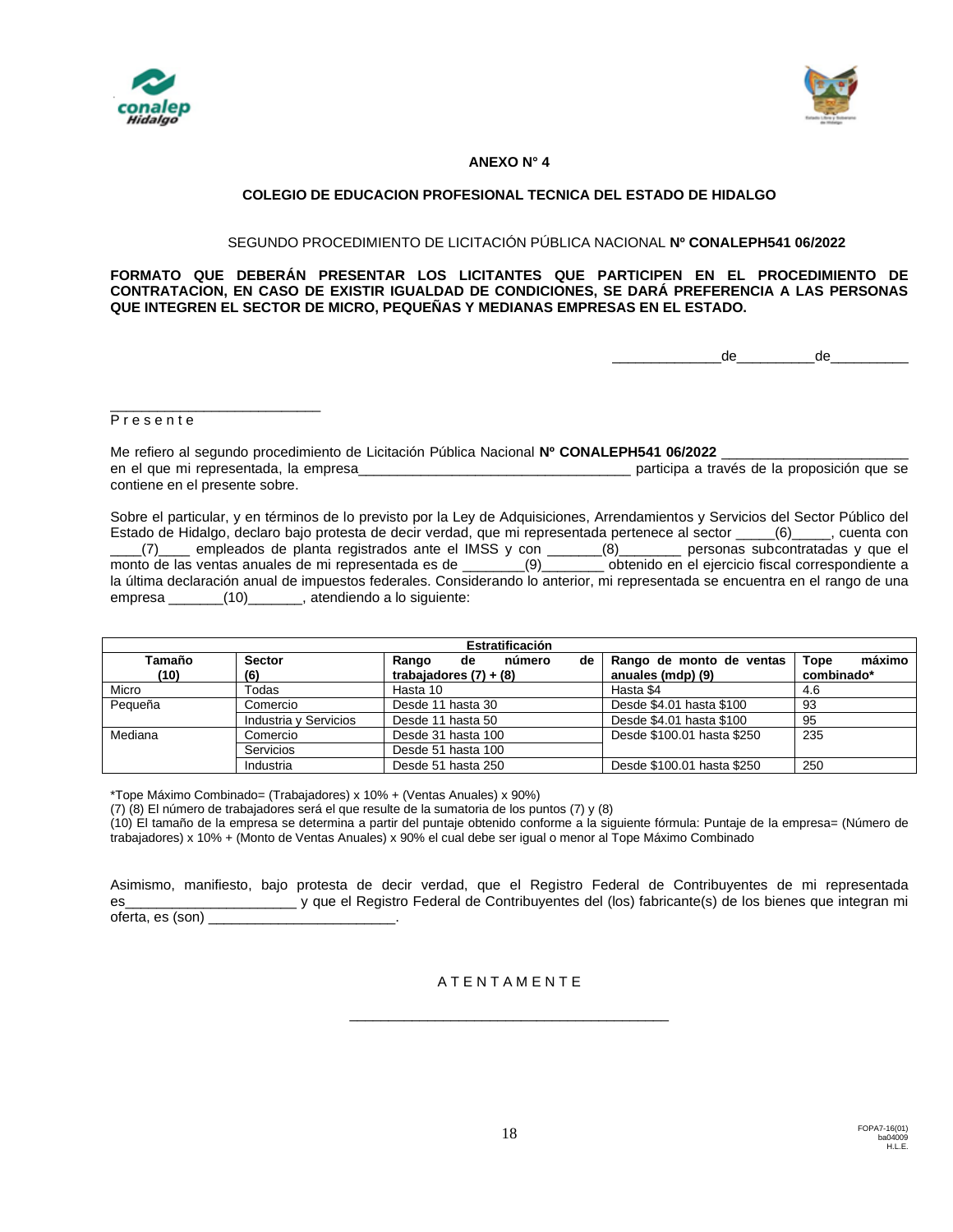



#### **ANEXO N° 5 MODELO DE CONTRATO**

SEGUNDO PROCEDIMIENTO DE LICITACIÓN PÚBLICA NACIONAL **Nº CONALEPH541 06/2022**

CONTRATO DE **\_\_\_\_\_\_\_** QUE CELEBRAN POR UNA PARTE EL **COLEGIO DE EDUCACIÓN PROFESIONAL TÉCNICA DEL ESTADO DE HIDALGO**, A QUIEN EN LO SUCESIVO SE LE DENOMINARÁ **"EL CONALEP HIDALGO"**, REPRESENTADO EN ÉSTE ACTO POR \_\_\_\_\_\_\_\_\_\_\_\_\_\_\_\_\_\_\_\_\_\_\_\_\_\_\_\_\_\_\_\_\_\_\_\_\_\_\_\_\_\_**,** EN SU CARÀCTER DE \_\_\_\_\_\_\_\_\_\_\_\_\_\_\_\_\_\_\_\_\_\_\_\_\_\_\_\_; Y POR OTRA PARTE \_\_\_\_\_\_\_\_\_\_\_\_\_\_\_\_\_\_\_\_\_\_\_\_\_\_\_\_\_\_\_\_\_ REPRESENTADO EN ESTE ACTO POR \_\_\_\_\_\_\_\_\_\_\_\_\_\_\_\_\_\_\_\_\_\_\_\_\_\_\_\_\_\_\_\_\_\_\_\_\_\_\_\_\_\_**,** EN SU CARÀCTER DE \_\_\_\_\_\_\_\_\_\_\_\_\_\_\_\_\_\_\_\_\_\_\_\_\_\_\_\_\_\_\_\_\_\_\_\_**,** A QUIEN EN LO SUCESIVO SE LE DENOMINARÁ "**EL PROVEEDOR";** Y EN SU CONJUNTO **"LAS PARTES",** AL TENOR DE LAS SIGUIENTES:

## **DECLARACIONES**

## **I. "EL CONALEP HIDALGO"**

- I.1 EL COLEGIO DE EDUCACIÓN PROFESIONAL TÉCNICA DEL ESTADO DE HIDALGO ES UN ORGANISMO DESCENTRALIZADO DE LA ADMINISTRACIÓN PÚBLICA DEL ESTADO DE HIDALGO, CON PERSONALIDAD JURÍDICA Y PATRIMONIO PROPIOS; QUE FORMA PARTE DEL SISTEMA NACIONAL DE COLEGIOS DE EDUCACIÓN PROFESIONAL TÉCNICA, CREADO POR DECRETO DEL GOBIERNO ESTATAL DE FECHA 24 DE JUNIO DE 1999, PUBLICADO EN EL PERIÓDICO OFICIAL DEL GOBIERNO DEL ESTADO EL 28 DE JUNIO DE 1999, REFORMADO POR DECRETO DE FECHA 20 DE ENERO DE 2015 Y PUBLICADO EN EL PERIÓDICO OFICIAL DEL GOBIERNO DEL ESTADO DE HIDALGO EL 02 DE FEBRERO DE 2015.
- I.2 QUE TIENE POR OBJETO IMPARTIR EDUCACIÓN PROFESIONAL TÉCNICA BACHILLER, CURSOS DE CAPACITACIÓN, SERVICIOS DE EVALUACIÓN CON FINES DE CERTIFICACIÓN Y ACTUALIZACIÓN TÉCNICA PARA FORMAR PERSONAS QUE CONTRIBUYAN AL DESARROLLO SOCIAL, ECONÓMICO, CIENTÍFICO, CULTURAL Y HUMANÍSTICO DEL ESTADO, DE ACUERDO CON LOS REQUERIMIENTOS Y NECESIDADES DEL SECTOR PRODUCTIVO.
- I.3 QUE PARA GARANTIZAR EL LOGRO DE LOS OBJETIVOS TENDRÁ ENTRE SUS ATRIBUCIONES, SEGÚN LO ESTABLECIDO EN EL ARTÍCULO 6° FRACCIONES XXII Y XXXII DEL DECRETO DE FECHA 20 DE ENERO DE 2015 Y PUBLICADO EN EL PERIÓDICO OFICIAL DEL GOBIERNO DEL ESTADO DE HIDALGO EL 02 DE FEBRERO DE 2015, QUE REFORMA SU DECRETO DE CREACIÓN, LAS SIGUIENTES:

**A.** CELEBRAR TODO TIPO DE INSTRUMENTOS LEGALES PÚBLICOS Y PRIVADOS QUE SE REQUIERAN PARA EL CUMPLIMIENTO DE SU OBJETO;

**B.** LAS DEMÁS QUE SEAN AFINES A SU NATURALEZA O QUE SE DERIVEN DEL PRESENTE DECRETO Y DEMÁS NORMATIVIDAD APLICABLE.

- I.4 DERIVADO DEL PROCESO DE FEDERALIZACIÓN DE LOS SERVICIOS DE EDUCACIÓN PROFESIONAL TÉCNICA, FUE CREADO EN HIDALGO, EL SISTEMA "CONALEP HIDALGO".
- I.5 EL **\_\_\_\_\_\_\_\_\_\_\_\_\_\_\_\_\_\_\_\_\_\_\_\_\_\_\_\_\_\_\_\_\_\_\_\_\_\_\_**, EN SU CARÁCTER DE DIRECTOR GENERAL DEL COLEGIO DE EDUCACIÓN PROFESIONAL TÉCNICA DEL ESTADO DE HIDALGO; ACREDITA SU PERSONALIDAD JURÍDICA CON \_\_\_\_\_\_\_\_\_\_\_\_\_\_\_\_\_\_\_\_\_\_\_\_\_\_\_\_\_\_\_\_\_\_\_DE FECHA \_\_\_\_\_\_\_\_\_\_\_\_\_\_\_\_\_\_\_\_\_\_\_\_\_\_\_\_\_\_, POR LO QUE CUENTA CON FACULTADES SUFICIENTES PARA SUSCRIBIR EL PRESENTE INSTRUMENTO DE CONFORMIDAD CON LO ESTABLECIDO EN EL ARTÍCULO 14 DEL DECRETO QUE REFORMA DIVERSAS DISPOSICIONES AL DECRETO POR EL QUE SE CREA EL COLEGIO DE EDUCACIÓN PROFESIONAL TÉCNICA DEL ESTADO DE HIDALGO, PUBLICADO EL 02 DE FEBRERO DEL AÑO 2015.
- I.6 PARA LOS EFECTOS LEGALES A QUE HAYA LUGAR, SEÑALA COMO DOMICILIO EL UBICADO EN **CIRCUITO EX HACIENDA DE LA CONCEPCIÓN, LOTE 17, SAN JUAN TILCUAUTLA, MUNICIPIO DE SAN AGUSTÍN TLAXIACA, HIDALGO, CÓDIGO POSTAL 42160**, CON REGISTRO FEDERAL DE CONTRIBUYENTES **CEP990629K16.**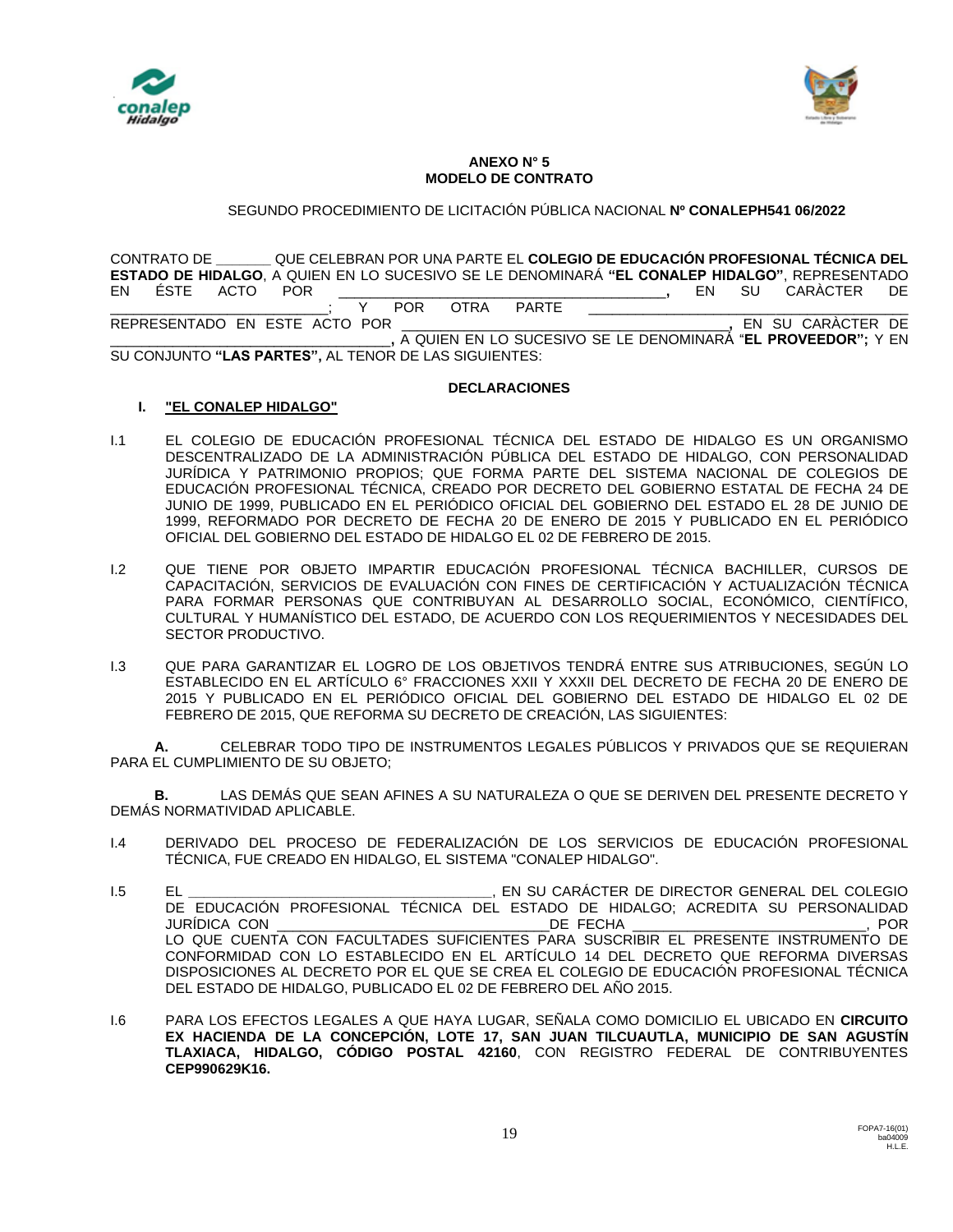



- I.7 QUE CUENTA CON LOS RECURSOS ECONÓMICOS NECESARIOS, CONSIDERANDO LA DISPONIBILIDAD PRESUPUESTARIA AUTORIZADA PARA EL EJERCICIO 2019, MEDIANTE **\_\_\_\_\_\_\_\_\_\_\_\_\_\_\_\_\_\_\_\_\_\_\_\_\_\_\_\_\_\_\_\_\_\_\_\_\_,** EMITIDO POR LA H. JUNTA DIRECTIVA DEL CONALEP HIDALGO.
- I.8 CON FUNDAMENTO EN LOS ARTÍCULOS **33 FRACCIÓN I Y 60** DE LA LEY DE ADQUISICIONES, ARRENDAMIENTOS Y SERVICIOS DEL SECTOR PÚBLICO DEL ESTADO DE HIDALGO SE CELEBRA EL PRESENTE CONTRATO DE COMPRA-VENTA.
- I.9 QUE PARA EL CUMPLIMIENTO DE LAS FUNCIONES QUE SE LE CONFIEREN, REQUIERE DE LA COMPRA DE **\_\_\_\_\_\_\_\_\_\_\_\_\_\_\_\_\_\_\_\_,** DE LA PERSONA MORAL/FÍSICA DENOMINADA: **\_\_\_\_\_\_\_\_\_\_\_\_\_\_\_\_\_\_\_\_\_\_\_\_\_\_\_\_\_.**

## **II. DEL "PROVEEDOR"**

- **A)** QUE ES UNA SOCIEDAD ANÓNIMA, (SI ES LA SOCIEDAD EN COMANDITA POR ACCIONES O SIMPLE, EN NOMBRE COLECTIVO ETC.)....... LEGALMENTE CONSTITUIDA DE CONFORMIDAD CON LAS LEYES MEXICANAS COMO LO DEMUESTRA CON EL ACTA CONSTITUTIVA N° **--------------**VOLUMEN **--------** LIBRO **-----** OTORGADA ANTE LA FE DEL **---- ------------------------------------------------------------** NOTARIO PÚBLICO N° **---------**EN EJERCICIO EN LA CIUDAD DE **\_\_\_\_\_\_\_\_\_\_, HGO.,** LA CUAL SE ENCUENTRA INSCRITA EN EL INSTITUTO DE LA FUNCIÓN REGISTRAL, BAJO EL N°.\_\_ TOMO **--** LIBRO **--**, SECCION **---** , FECHA **------------------------**
- **B)** QUE EL **----------------------------------------** EN SU CARÁCTER DE **REPRESENTANTE LEGAL** TIENE FACULTADES PARA SUSCRIBIR EL PRESENTE INSTRUMENTO DE CONFORMIDAD CON EL PODER NOTARIAL N° **----------,** OTORGADO ANTE LA FE DEL **--------------------------------------------------** NOTARIO PÚBLICO N° **--------** DE LA CIUDAD DE **\_\_\_\_\_\_\_\_\_\_\_\_\_ HGO.**
- **C)** QUE TIENE CAPACIDAD PARA CONTRATAR Y OBLIGARSE PARA LA \_\_\_\_\_\_\_\_\_\_\_\_\_\_\_\_\_\_\_\_\_\_\_\_\_\_\_\_ QUE ESTE CONTRATO SE REFIERE Y DISPONE CON LOS ELEMENTOS Y ORGANIZACIÓN NECESARIA PARA EL SUMINISTRO DE LOS MISMOS.
- **D)** QUE CONOCE PLENAMENTE EL CONTENIDO DE LA LEY DE ADQUISICIONES, ARRENDAMIENTOS Y SERVICIOS DEL SECTOR PÚBLICO DEL ESTADO DE HIDALGO; LAS NORMAS Y DISPOSICIONES VIGENTES, RESPECTO DE LA COMPRA VENTA DE LOS BIENES REFERIDOS EN ESTE CONTRATO, COMO TAMBIÉN LAS DISPOSICIONES LEGALES TANTO DE CARÁCTER FEDERAL COMO ESTATAL APLICABLES A ESTA OPERACION.
- **E)** QUE SEÑALA COMO DOMICILIO LEGAL EL UBICADO EN **----------------------------------------------------------------------------------------- ------------**
- **F)** QUE CUENTA CON EL REGISTRO EN EL PADRÓN DE PROVEEDORES Nº **-------------**

## **III. DE LAS PARTES**

A) QUE EN ATENCIÓN A LO EXPUESTO, ESTÁN CONFORMES CON SUJETAR SUS COMPROMISOS A LOS TÉRMINOS Y CONDICIONES SIGUIENTES:

## **CLÁUSULAS**

**PRIMERA.-** QUE SE RECONOCEN LA PERSONALIDAD CON LA QUE SE OSTENTAN Y QUE NO LES HA SIDO REVOCADA NI EN FORMA ALGUNA MODIFICADA LO QUE DECLARAN BAJO PROTESTA DE DECIR VERDAD.

**SEGUNDA.- "EL CONALEP HIDALGO"** COMPRA EN EJERCICIO DEL RECURSO SEÑALADO EN LAS DECLARACIONES Y "EL PROVEEDOR" SE OBLIGA A ENTREGAR EN PERFECTAS CONDICIONES Y DE ACUERDO A LAS ESPECIFICACIONES CONVENIDAS EN LA CONVOCATORIA A LA LICITACIÓN PÚBLICA, ANEXOS Y OFERTAS DEL SEGUNDO PROCEDIMIENTO DE **LICITACIÓN PUBLICA NACIONAL Nº CONALEPH541 06/2022** DE LOS BIENES CONSISTENTES EN:

--------------------------------------------------------------------------------------------------------------------------------------------------------------------------- ---------------------------------------------------------------------------------------------------------------------------------------------------------------------------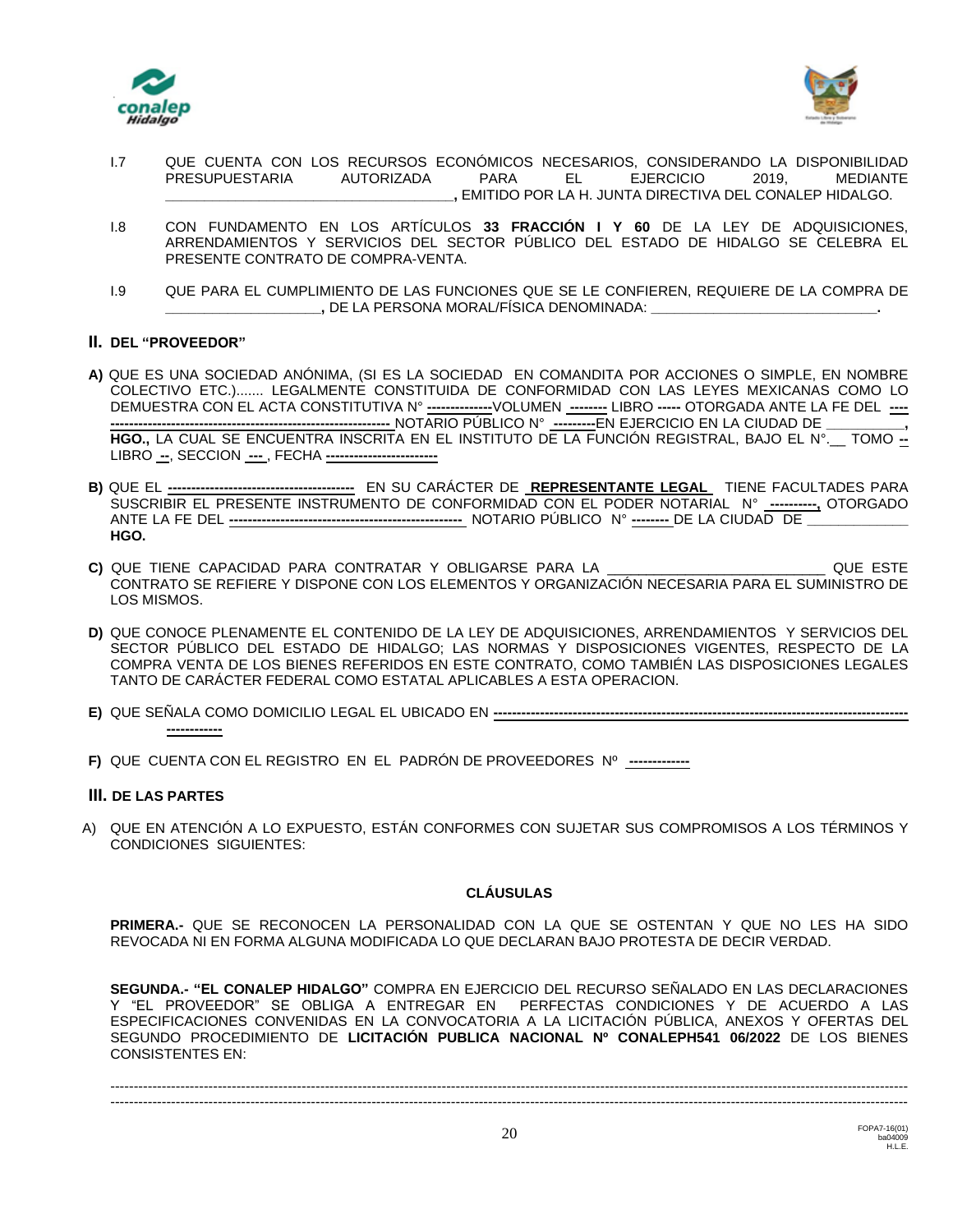



**TERCERA.- "EL CONALEP HIDALGO"** CUBRIRÁ A "EL PROVEEDOR" LA CANTIDAD DE **----------------------------------------------**

**---------------------------------------------------------------------------** INCLUYE EL I.V.A. POR CONCEPTO DE PAGO DE LOS\_\_\_\_\_\_\_\_ MATERIA DEL PRESENTE CONTRATO. LOS PRECIOS PERMANECERÁN FIJOS Y NO HABRÁ ESCALATORIA ALGUNA.

**CUARTA.-** LAS PARTES RECONOCEN EXPRESAMENTE QUE EN EL PRECIO APROBADO SE ENCUENTRA INCLUIDO EL COSTO DE LOS BIENES, FLETES DE TRASLADO HASTA EL LUGAR DE ENTREGA Y LAS MANIOBRAS DE CARGA Y DESCARGA.

**QUINTA.-** LOS BIENES QUE SON OBJETO DE ESTA CONTRATACIÓN, SE AJUSTAN ESTRICTAMENTE A LAS ESPECIFICACIONES GENERALES Y TÉCNICAS QUE HAN SIDO PRESENTADAS POR **"EL CONALEP HIDALGO"** Y ACEPTADAS POR **"EL PROVEEDOR",** PARA LA ADJUDICACIÓN DE ESTE CONTRATO, MISMAS QUE SE DETALLAN EN EL PEDIDO OFICIAL **No. -------** QUE SE AGREGAN AL PRESENTE COMO PARTE INTEGRAL DEL MISMO.

**SEXTA.- "EL CONALEP HIDALGO"** EFECTUARÁ EL PAGO DE LA COMPRA VENTA POR CONDUCTO DE LA TESORERÍA MUNICIPAL, DE LA SIGUIENTE FORMA:

EL PAGO SERÁ REALIZADO: **--------------------------------------------------------------------------------------**

**SÉPTIMA.-** EL LUGAR DE ENTREGA DE LOS BIENES OBJETO DEL PRESENTE CONTRATO SERÁ EN: **------------------------- ------------------**

**\_\_\_\_\_\_\_\_\_\_\_\_\_\_\_\_\_\_\_\_\_\_\_\_\_\_\_\_\_\_\_\_\_\_\_\_\_\_\_\_\_\_\_\_\_\_\_\_\_\_\_\_\_\_\_\_\_\_\_\_\_\_\_\_\_\_\_\_\_\_\_\_\_\_\_\_\_\_\_\_\_\_\_\_\_\_\_\_\_\_\_\_\_\_\_\_\_\_\_**

**OCTAVA.- "EL PROVEEDOR"** SE OBLIGA A REALIZAR LA ENTREGA DE \_\_\_\_\_\_\_\_\_\_\_\_\_\_\_CONFORME A LO CONVENIDO Y APROBADO POR LAS PARTES QUE FIRMAN ESTE INSTRUMENTO, ACORDANDO QUE EL PLAZO MÁXIMO PARA EFECTUAR LA ENTREGA DE LOS BIENES CONTRATADOS SERÁ **--------------------------------------------------**

**NOVENA.-** "**EL PROVEEDOR"** EFECTUARÁ EL TRASLADO DE LOS BIENES OBJETO DE ESTA OPERACIÓN POR SU EXCLUSIVA CUENTA, BAJO SU RESPONSABILIDAD DEL DAÑO QUE PUEDA SUFRIR EL MISMO DURANTE EL TRASLADO.

**DÉCIMA.- "EL PROVEEDOR"** RESPONDERÁ DE LOS DEFECTOS DE MATERIALES Y MANO DE OBRA, COMPROMETIÉNDOSE A SUSTITUIRLOS POR OTROS QUE CUMPLAN CON LAS ESPECIFICACIONES DE SU OFERTA, GARANTIZANDO DICHA RESPONSABILIDAD MEDIANTE \_\_\_\_\_\_\_\_\_\_\_\_\_\_\_\_\_\_\_\_\_\_\_\_\_\_\_\_, POR UN 10% DEL IMPORTE TOTAL DEL CONTRATO, QUE TAMBIÉN RESPONDERA POR LA OPORTUNA ENTREGA DE LOS BIENES, CALIDAD Y ESPECIFICACIONES REQUERIDAS.

**DÉCIMA PRIMERA.-** PARA EL CASO DE QUE **"EL PROVEEDOR"** NO ENTREGUE LOS BIENES A ENTERA SATISFACCIÓN DE **"EL CONALEP HIDALGO"** EN EL PLAZO PREVISTO, RETENDRÁ Y APLICARÁ EN FAVOR DEL ERARIO ESTATAL COMO PENA CONVENCIONAL EL EQUIVALENTE AL \_\_\_\_\_\_\_\_\_\_\_\_\_\_\_\_\_\_\_\_\_ SOBRE EL PRECIO DE LOS BIENES PENDIENTES DE ENTREGAR POR CADA DÍA NATURAL DE ATRASO QUE TRANSCURRA DESDE LA FECHA FIJADA PARA SU ENTREGA O HASTA LA ENTERA SATISFACCIÓN DE **"EL CONALEP HIDALGO"**, INDEPENDIENTEMENTE QUE PODRÁ OPTAR POR EXIGIR EL CUMPLIMIENTO.

**DÉCIMA SEGUNDA.- "EL PROVEEDOR"** SÓLO PODRÁ SER RELEVADO DEL PAGO DE LA PENA CONVENCIONAL CUANDO DEMUESTRE SATISFACTORIAMENTE A **"EL CONALEP HIDALGO"** QUE NO LE FUE POSIBLE REALIZAR OPORTUNAMENTE EL SUMINISTRO POR CAUSAS DE FUERZA MAYOR A SU VOLUNTAD.

**DÉCIMA TERCERA.-** ESTE CONTRATO PODRÁ SER RESCINDIDO DE PLENO DERECHO POR **"EL CONALEP HIDALGO"** SIN NECESIDAD DE RESOLUCIÓN JUDICIAL EN TÉRMINOS DEL CÓDIGO CIVIL PARA EL ESTADO DE HIDALGO Y DE LA LEY DE ADQUISICIONES, ARRENDAMIENTOS Y SERVICIOS DEL SECTOR PÙBLICO DEL ESTADO DE HIDALGO, MEDIANTE SIMPLE AVISO DADO POR ESCRITO A **"EL PROVEEDOR"** CON DERECHO A LA RESTITUCIÓN DE LAS CANTIDADES ENTREGADAS POR CONCEPTO DE A

NTICIPO EN UN PLAZO NO MAYOR DE \_\_\_\_\_\_\_\_\_ DÍAS, A PARTIR DEL CUAL GENERARÁ INTERESES MORATORIOS A RAZÓN DE LOS CETES, SIN PERJUICIO DE HACER EFECTIVAS LAS PENAS PACTADAS PARA EL CASO DE INCUMPLIMIENTO, EN LOS SIGUIENTES CASOS:

**A)** SI **"EL PROVEEDOR"** PRETENDE ENTREGAR LOS BIENES CONTRATADOS CON ESPECIFICACIONES DIFERENTES O ENTREGAR MATERIAL DAÑADO.